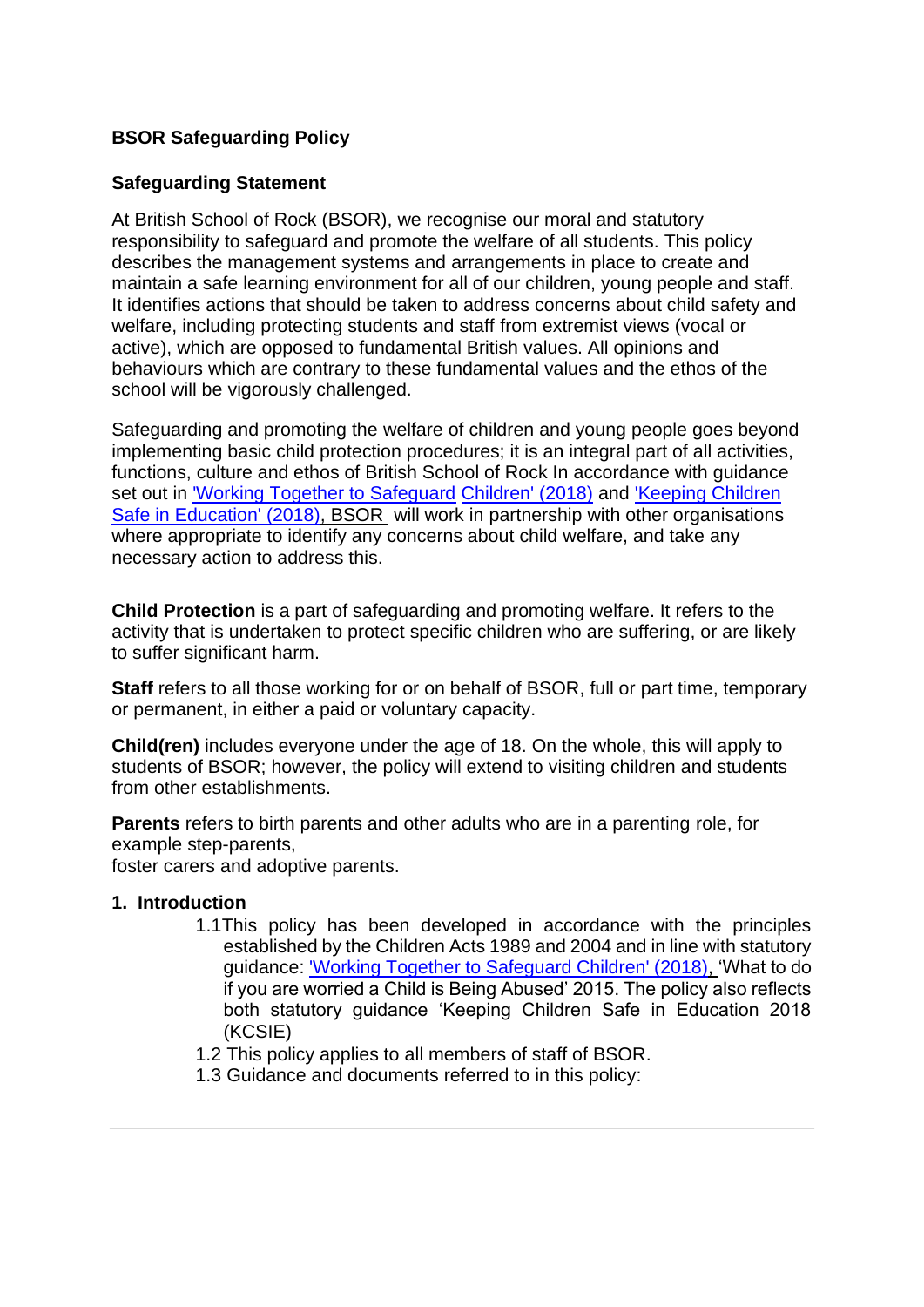# **2. Policy Principles**

- 2.1 The welfare of the child is paramount.
- 2.2 Maintain an attitude of 'It could happen here'.

2.3 Children have a right to feel safe and secure; they cannot learn effectively unless they do so.

- 2.4 All children have a right to be protected from harm and abuse.
- 2.5 All staff have a role in the prevention of harm and abuse, and equal responsibility to act immediately on any suspicion or disclosure that may indicate a child is at risk of harm, either in the school or in the community, taking into account contextual safeguarding, in accordance with statutory guidance.

#### 2.6 **Whilst BSOR will work openly with parents as far as possible, it reserves the right to contact Social Care or the police without notifying parents if this is believed to be in the child's best interests**.

# **3. Policy Aims**

- 3.1 To demonstrate BSOR's commitment with regard to safeguarding and child protection to students, parents and other partners.
- 3.2 To support the child's development in ways that will foster security, confidence and independence.
- 3.3 To provide an environment in which children and young people feel safe, secure, valued and respected, and feel confident to, and know how to approach adults if they are in difficulty, believing that they will be effectively listened to.
- 3.4 To raise the awareness of all teaching and non-teaching staff of their responsibilities to safeguard children through identifying and reporting possible cases of abuse.
- 3.5 To emphasize the need for good levels of communication amongst staff.
- 3.6 To develop a structured procedure followed by all members of BSOR in cases of suspected abuse.
- 3.7 To ensure that all staff working at BSOR who have substantial access to children have been checked as to their suitability, including verification of their identity, qualifications, and a satisfactory DBS check )
- 3.8 BSOR complies with the [Disqualification under the Childcare Act 2006](https://www.gov.uk/government/publications/disqualification-under-the-childcare-act-2006https:/www.gov.uk/government/publications/disqualification-under-the-childcare-act-2006) guidance issued in February 2015.

## **4 Prevention / Protection**

- 4.1 We recognise that the school plays a significant part in the prevention of harm to our children by providing children with good lines of communication with trusted adults, supportive friends and an ethos of protection.
- 4.2. BSOR will therefore:
	- 4.2. Work to establish and maintain an ethos where children feel secure, are encouraged to talk and are always listened to.
	- 4.2. Ensure that children know that there is an adult in BSOR whom they can approach if they are worried or in difficulty.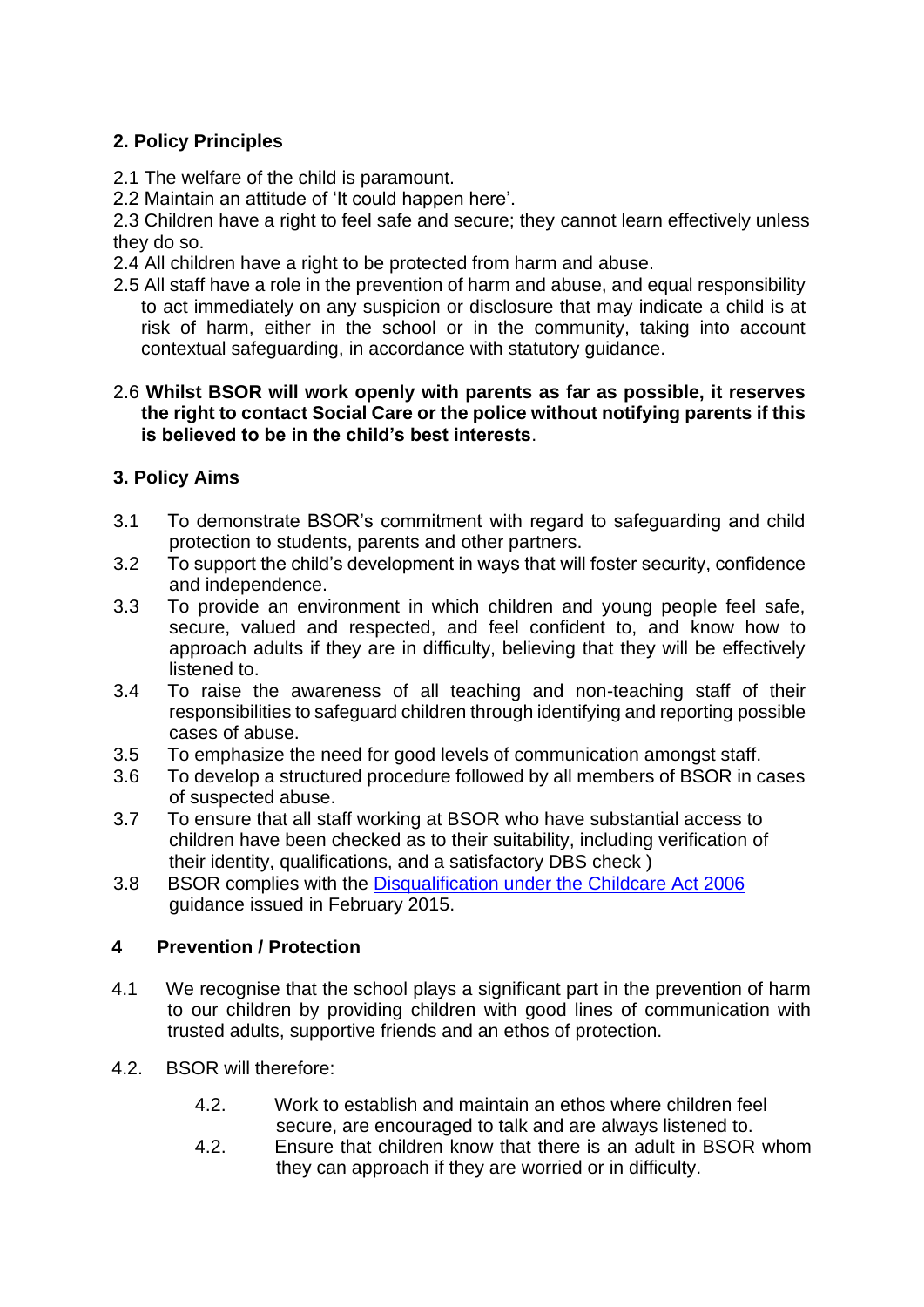4.2. Ensure all staff are aware of BSOR guidance for their use of mobile technology and have discussed safeguarding issues around the use of mobile technologies and their associated risks.

## **5. Safe BSOR, Safe Staff**

## **5.1 We will ensure that**:

- 5.1.1 BSOR operates a safer recruitment procedure that includes statutory checks on staff suitability to work with children, and disqualification by association regulations.
- 5.1.2 All staff receive information about the BSOR's safeguarding arrangements, Staff Behaviour Policy (Code of Conduct), Child Protection Policy,
- 5.1.3 All staff receive safeguarding and child protection information at induction which is regularly updated.

## **6. Roles and Responsibilities**

### **6.1 All School Staff have a key role to play in identifying concerns early and providing help for children. To achieve this, they will:**

- 6.1.1 Provide a safe environment in which children can learn.
- 6.1.2 Establish and maintain an environment where children feel secure, are encouraged to talk, and are listened to.
- 6.1.3 Ensure that children know that there are adults in BSOR who they can approach if they are worried or have concerns.
- 6.1.4 Maintain an attitude of 'It could happen here', with regards to safeguarding.
- 6.1.5 Know how to respond to a student who discloses harm or abuse, following training of 'Working together to Safeguard Children', and 'What to do if you are worried a child is being Abused' (2015).
- 6.1.6 Record their concerns if they are worried that a child is being abused, and report these to the Principal immediately that day. If the Principal is not contactable immediately, Head Office should be informed.
- 6.1.7 Be prepared to refer directly to the Police if appropriate, if there is a risk of significant harm and the Principal or Head Office is not available.

6.1.8 Treat information with confidentiality, but never promising to 'keep a secret'.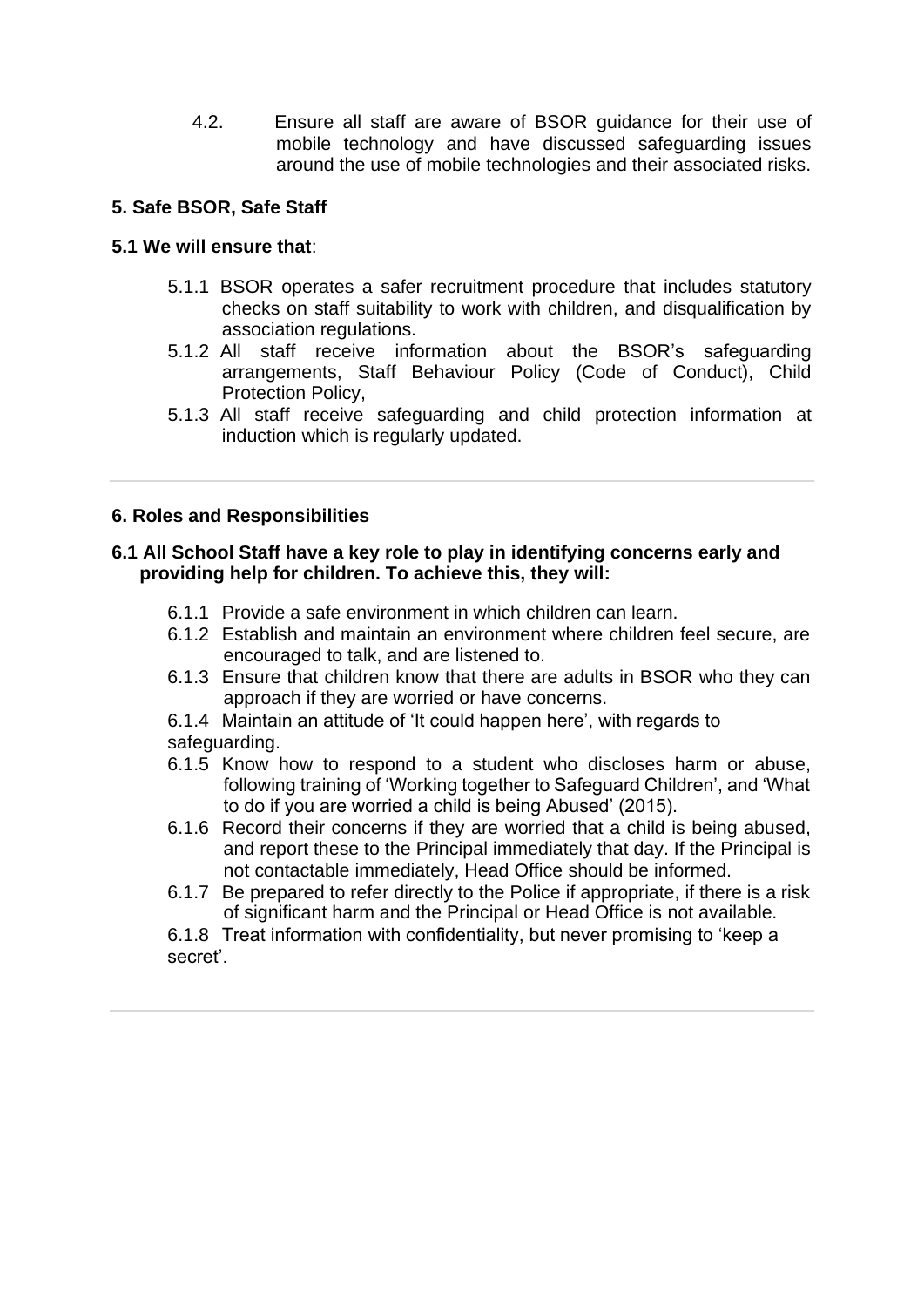## **7. Confidentiality and Sharing Information**

- 7.1 BSOR recognises that in order to effectively meet a child's needs, safeguard their welfare and protect them from harm, BSOR must contribute to inter-agency working in line with Working Together to Safeguard Children (2015), and share information between professionals and agencies where there are concerns. All matters relating to Child Protection will be treated as confidential and only shared as per the 'Information Sharing Advice for Practitioners (DfE 2015) guidance.
- 7.2 Information will be shared with staff within BSOR who 'need to know'.
- 7.3 All staff must be aware that they have a professional responsibility to share information with other agencies in order to safeguard children and that the Data Protection Act 1998 and General Data Protection Regulations are not a barrier to sharing information where the failure to do so would place a child at risk of harm. There is a lawful basis for child protection concerns to be shared with agencies who have a statutory duty for child protection.
- 7.4 All staff must be aware that they cannot promise a child to keep secrets which might compromise the child's safety or wellbeing. However, staff are aware that matters relating to child protection and safeguarding are personal to children and families. In this respect, they are confidential, and the Headteacher or PRINCIPALs will only disclose information about a child to other members of staff on a need to know basis.

## **8. Child Protection Procedures**

- 8.1 The following procedures apply to all staff working in the school and will be covered by training to enable staff to understand their role and responsibility.
- 8.2 The aim of our procedures is to provide a robust framework which enables staff to take appropriate action when they are concerned that a child is being harmed or abused or is at risk of harm or abuse.
- 8.3 The prime concern at all stages must be the interests and safety of the child. Where there is a conflict of interest between the child and an adult, the interests of the child must be paramount.
- **8.4 If a member of staff suspects abuse, spots signs or indicators of abuse, or they have a disclosure of abuse made to them, they must:**
- $\Box$  Report it to the Principal immediately.
- $\Box$  The Principal will consider if there is a requirement for immediate medical intervention, however urgent medical attention should not be delayed if the Principal is not immediately available.
- $\Box$  Make an accurate record (which may be used in any subsequent court proceedings) as soon as possible and within 24 hours of the occurrence, of all that has happened, including details of:

Dates and times of their observations

Dates and times of any discussions in which they were involved. Any injuries Explanations given by the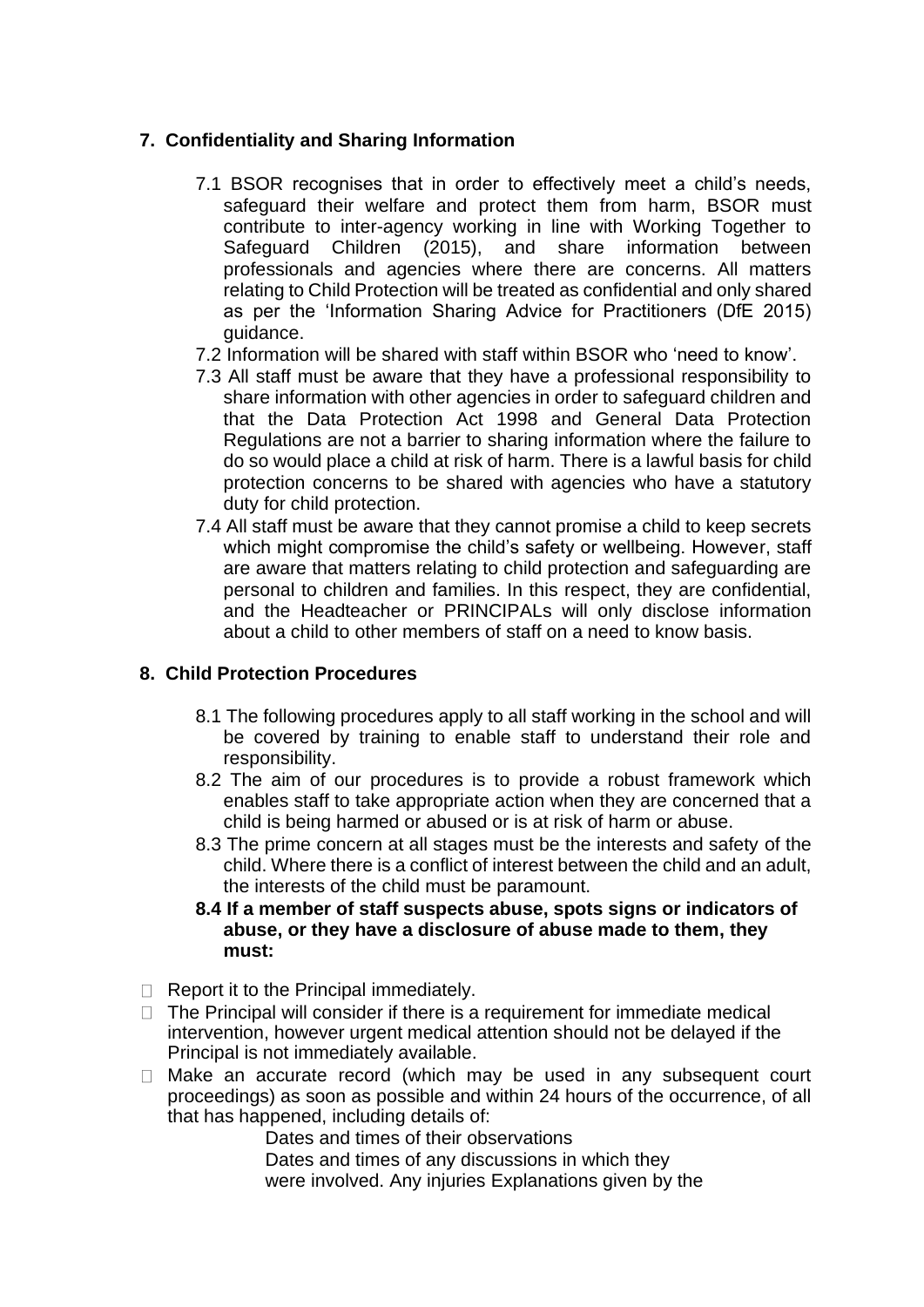child / adult Rationale for decision making and action taken Any actual words or phrases used by the child

- $\Box$  $\Box$
- $\Box$  the records must be signed and dated by the author or / equivalent on electronic based records.
- $\Box$  In the absence of the Principal or Head office, staff must be prepared to refer directly to the police if appropriate if there is the potential for immediate significant harm

## **Following a report of concerns the Principal must:**

- $\Box$  Decide whether or not there are sufficient grounds for suspecting significant harm, in which case a referral must be made to police if it is appropriate.
- $\Box$  Normally the Principal should try to discuss any concerns about a child's welfare with the family and where possible to seek their agreement before making a referral to any outside authorities. However, this should only be done when it will not place the child at increased risk or could impact a police investigation. The child's views should also be taken into account.

If there are grounds to suspect a child is suffering, or is likely to suffer, significant harm or If the Principal feels unsure about whether a referral is necessary they must phone Head Office to discuss concerns

#### **8.6 If staff are concerned about a child's welfare**

- 8.6.1. If staff notice any indicators of abuse/neglect or signs that a child may be experiencing a safeguarding issue, they should inform the Principal. This will then be followed up by Head Office
- 8.6.2. There will be occasions when staff may suspect that a student may be at risk, but have no 'real' evidence. The student's behaviour may have changed, they may write stories or poetry that reveal confusion or distress, or physical or inconclusive signs may have been noticed.
- 8.6.3. BSOR recognises that the signs may be due to a variety of factors, for example, a parent has moved out, a pet has died, a grandparent is very ill or an accident has occurred. However, they may also indicate a child is being abused or is in need of safeguarding.
- 8.6.4. In these circumstances, staff will try to give the child the opportunity to talk. It is fine for staff to ask the student if they are OK, or if they can help in any way.
- 8.6.5. Following an initial conversation with the student, if the member of staff remains concerned they should discuss their concerns with the Principal
- 8.6.6 If the student does begin to reveal that they are being harmed, staff should follow the advice below regarding a student making a disclosure.

#### **8.7 If a student discloses to a member of staff**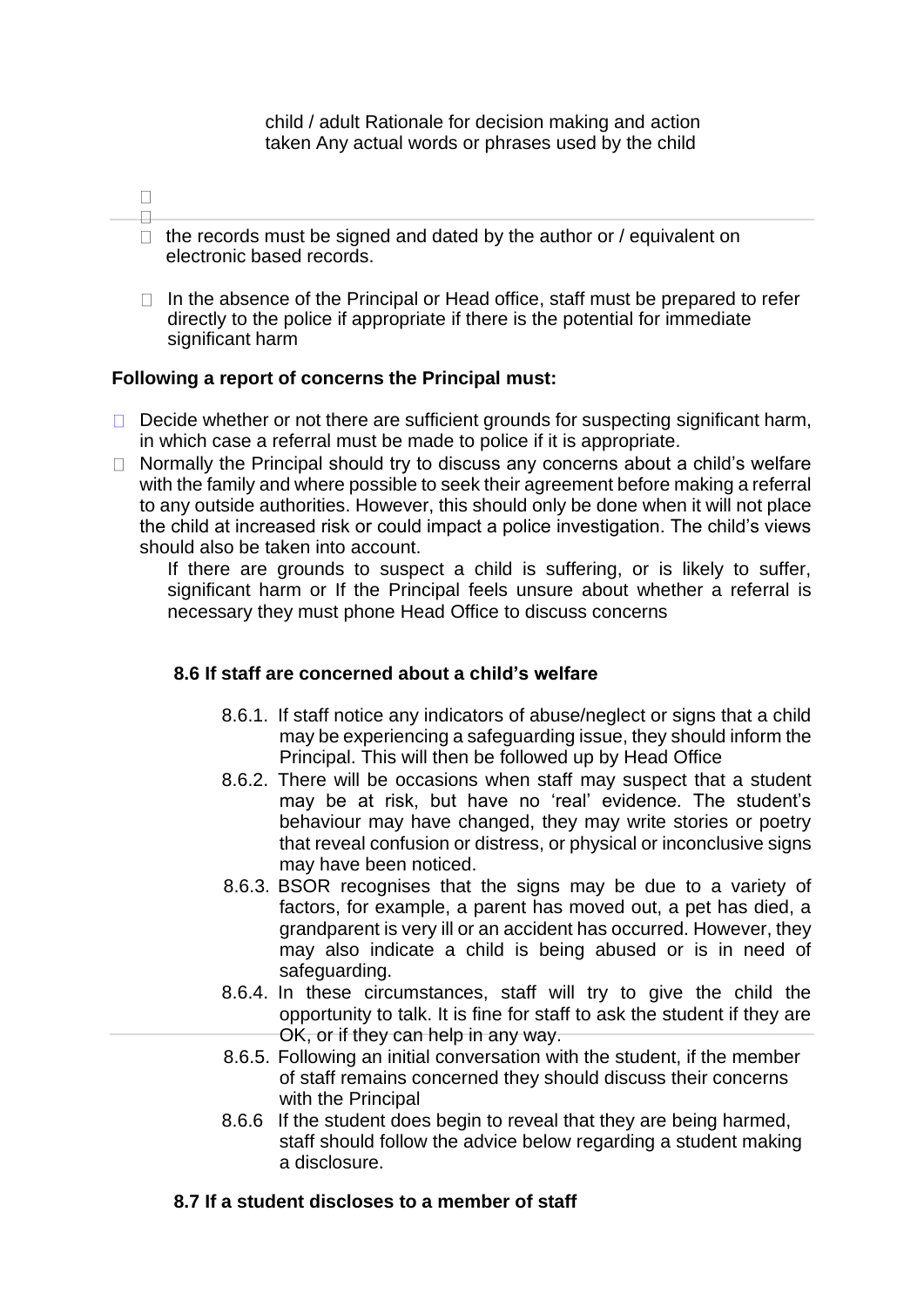8.7.1 We recognise that it takes a lot of courage for a child to disclose they are being abused. They may feel ashamed, guilty or scared, their abuser may have threatened that something will happen if they tell, they may have lost all trust in adults or believe that was has happened is their fault. Sometimes they may not be aware that what is happening is abuse.

8.7.2 A child who makes a disclosure may have to tell their story on a number of subsequent occasions to the police and/or social workers. Therefore, it is vital that their first experience of talking to a trusted adult is a positive one.

8.7.3 During their conversation with the student staff will:

8.7.3.1 Listen to what the child has to say and allow them to speak freely. Additional consideration needs to be given to children with communication difficulties, and for those whose preferred language is not English. It is important to communicate with them in a way that is appropriate to their age, understanding and preference.

8.7.3.2 Remain calm and not overact or act shocked or disgusted – the student may stop talking if they feel they are upsetting the listener.

8.7.3.3 Reassure the child that it is not their fault and that they have done the right thing in telling someone.

8.7.3.4 Not be afraid of silences – staff must remember how difficult it is for the student and allow them time to talk.

8.7.3.5 Take what the child is disclosing seriously.

8.7.3.6 Ask open questions and avoid asking leading questions.

8.7.3.7 Avoid jumping to conclusions, speculation or make accusations.

8.7.3.8 Not automatically offer any physical touch as comfort. It may be anything but comforting to a child who is being abused.

8.7.3.9 Avoid admonishing the child for not disclosing sooner. Saying things such as 'I do wish you had told me about it when it started' may be the staff member's way of being supportive but may be interpreted by the child to mean they have done something wrong.

8.7.3.10 Tell the child what will happen next.

8.7.3.11 If a student talks to any member of staff about any risks to their safety or wellbeing the staff member will let the child know that they will have to pass the information on – staff are not allowed to keep secrets.

8.7.3.12 The member of staff should relay this information **in the child's words** to the Principal. Staff should make this a matter of priority. The Principal should detail where the disclosure was made and who else was present. This will then be followed up by Head Office.

# **Guiding principles - The Seven Rs**

## **Receive**

 $\Box$  Listen to what is being said, without displaying shock or disbelief

- $\Box$  Accept what is said and take it seriously
- □ Make a note of what has been said as soon as possible

## **Reassure**

- $\Box$  Reassure the student, but only so far as is honest and reliable
- $\Box$  Don't make promises you may not be able to keep e.g. 'I'll stay with you' or 'everything will be alright now' or 'I'll keep this confidential'
- □ Do reassure, for example, you could say: 'I believe you', 'I am glad you came to me', 'I am sorry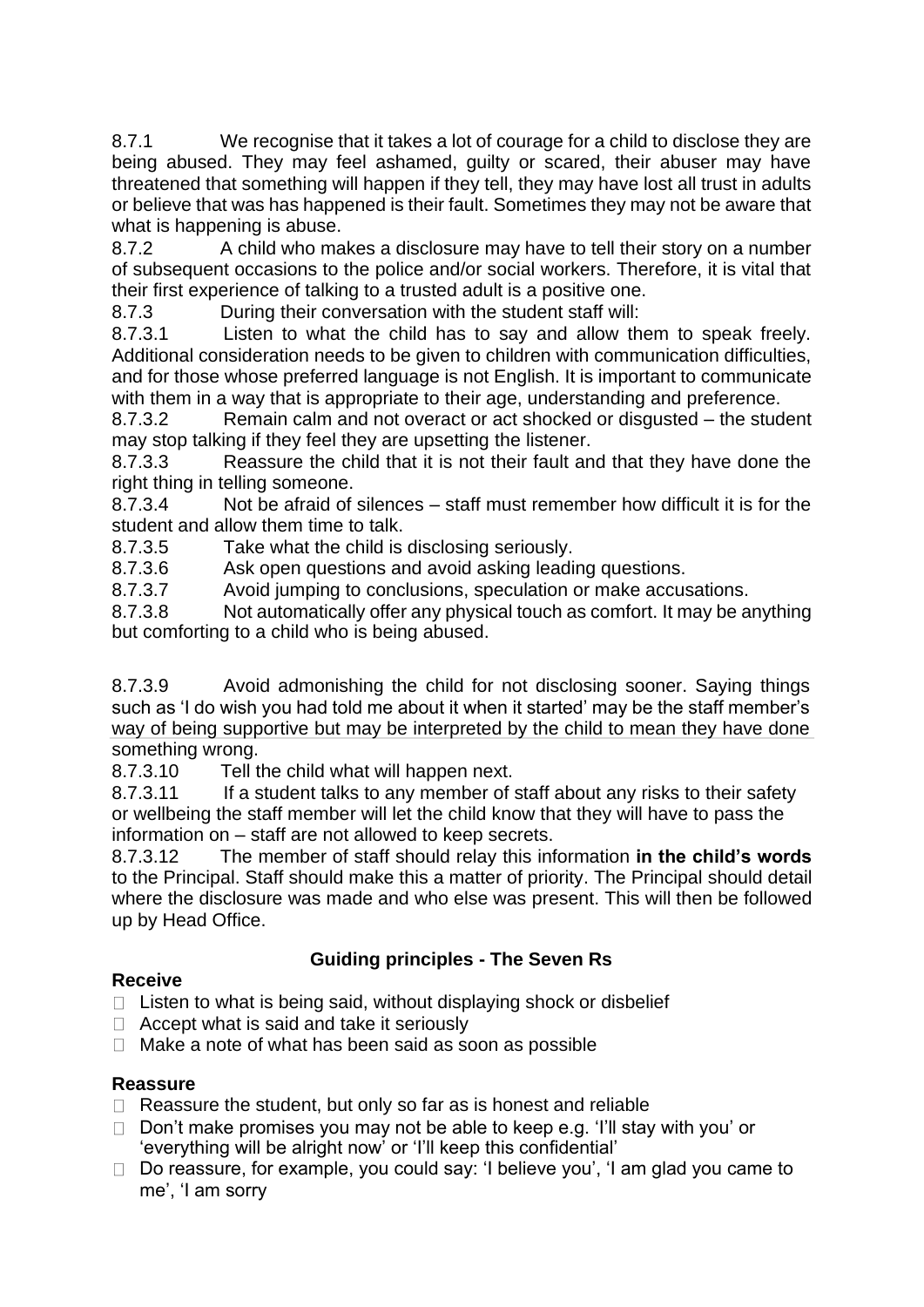this has happened', 'We are going to do something together to get help' **Respond**

- $\Box$  Respond to the student only as far as is necessary for you to establish whether or not you need to refer this matter, but do not interrogate for full details
- $\Box$  Do not ask 'leading' questions i.e. 'did he touch your private parts?' or 'did she hurt you?' Such questions may invalidate your evidence (and the child's) in any later prosecution in court
- $\Box$  Do not ask the child why something has happened.
- $\Box$  Do not criticize the alleged perpetrator; the student may care about him/her, and reconciliation may be possible
- $\Box$  Do not ask the student to repeat it all for another member of staff. Explain what you have to do next and whom you have to talk to. Reassure the student that it will be a senior member of staff

## **Report**

- $\Box$  Share concerns with the Principal immediately.
- $\Box$  If you are dissatisfied with the level of response you receive following your concerns, you could press for re-consideration

## **Record**

- $\Box$  If possible, make some very brief notes at the time, and write them up as soon as possible
- $\Box$  Keep your original notes on file
- $\Box$  Record the date, time, place, persons present and noticeable nonverbal behaviour, and the words used by the child. If the child uses sexual 'pet' words, record the actual words used, rather than translating them into 'proper' words
- $\Box$  If appropriate, complete a body map to indicate the position of any noticeable bruising
- □ Record facts and observable things, rather than your 'interpretations' or 'assumptions'

#### **Remember**

- $\Box$  Support the child: listen, reassure, and be available
- $\Box$  Complete confidentiality is essential. Share your knowledge only with appropriate professional colleagues
- $\Box$  Get some support for yourself if you need it

#### **What happens next?**

It is important that concerns are followed up, and it is everyone's responsibility to ensure that they are. The member of staff should be informed by the Principal what has happened following a report being made. If they do not receive this information, they should seek it out.

Receiving a disclosure can be upsetting for the member of staff and BSOR will do its best to support them after the disclosure. This might include reassurance that they have followed procedure correctly and that their swift actions will enable the allegations to be handled appropriately. In some cases additional counselling might be needed and staff should be encouraged to recognise that disclosures can have an impact on their own emotions.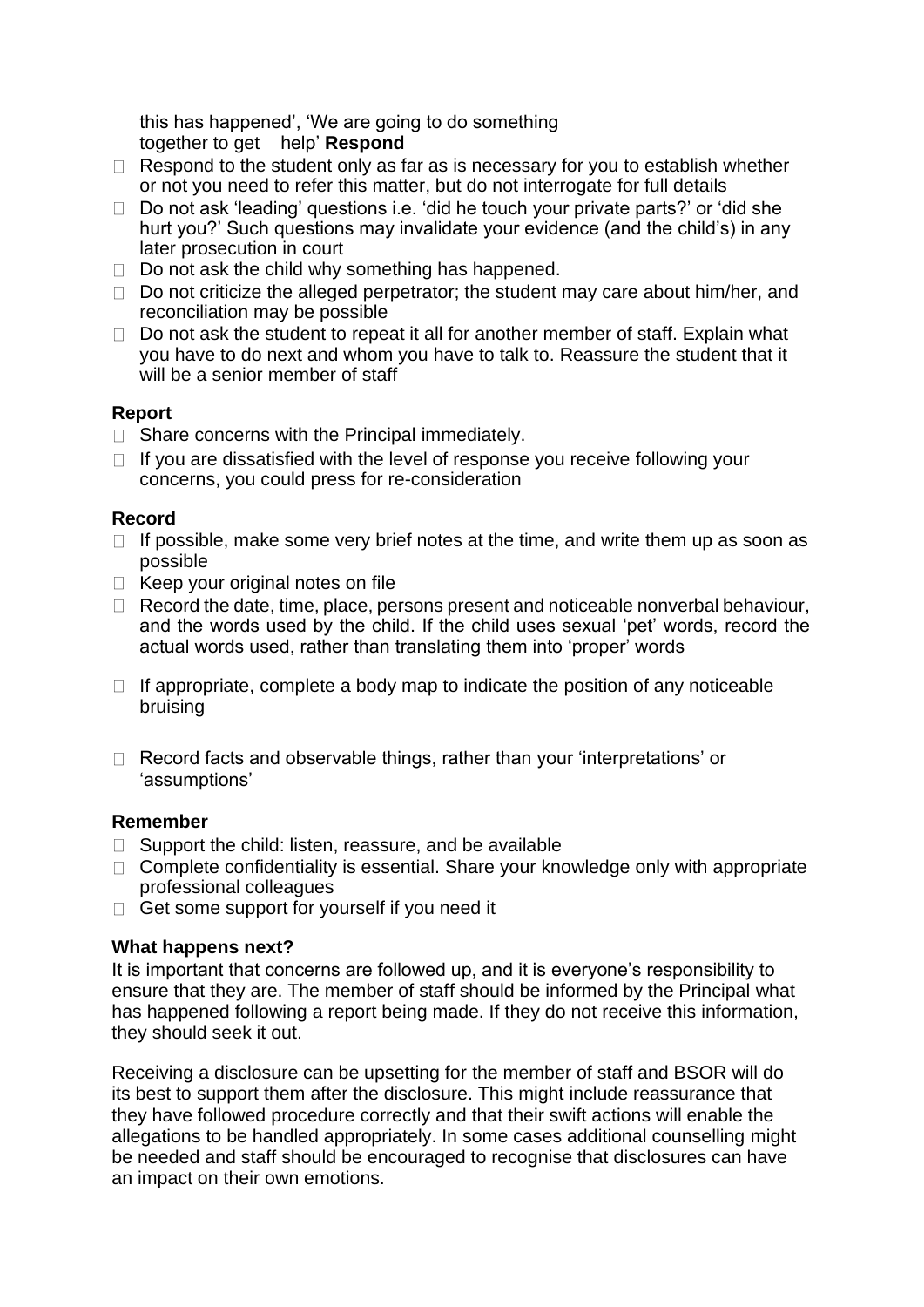## **8.8. Notifying parents**

- 8.8.1. The school will normally seek to discuss any concerns about a student with their parents. This must be handled sensitively, and the Principal will make contact with the parent in the event of a concern, suspicion or disclosure only after discussion with and authorization from Head Office
- 8.8.2. However, if the school believes that notifying parents could increase the risk to the child or exacerbate the problem, advice will first be sought from Head Office.
- 8.8.3. Where there are concerns about forced marriage or honour based violence, parents should not be informed a referral is being made, as to do so may place the child at a significantly increased risk.

## **10. Allegations against adults who work with children**

- 10.1 This procedure should be used in all cases in which it is alleged a member of staff *behaved in a way that has harmed a child, or may have harmed a child;*
	- *possibly committed a criminal offence against or related to a child; or*
	- *behaved towards a child or children in a way that indicates he or she would pose a risk of harm to children*
- 10.2 In dealing with allegations or concerns against an adult, staff must:
	- $\Box$  Report any concerns about the conduct of any member of staff or volunteer to the Principal immediately.
	- $\Box$  If an allegation is made against the Principal, the concerns need to be raised with Head Office as soon as possible. There may be situations when Head Office will want to involve the police immediately if the person is deemed to be an immediate risk to children or there is evidence of a possible criminal offence.

## **11. What is Child Abuse?**

11.1. The following definitions are taken from W*orking Together to Safeguard Children* HM Government (2018). In addition to these definitions, it should be understood that children can also be abused by being sexually exploited, honour based violence, forced marriage or female genital mutilation. To support the local context, all staff have access to the Surrey Safeguarding Children's [Board Levels of Need Threshold](http://www.surreyscb.org.uk/wp-content/uploads/2017/08/Levels-of-Need-Final-5-October16.pdf) [Document.](http://www.surreyscb.org.uk/wp-content/uploads/2017/08/Levels-of-Need-Final-5-October16.pdf)

## 11.2 **What is abuse and neglect?**

Abuse and neglect are forms of maltreatment of a child. Somebody may abuse or neglect a child by inflicting harm, or by failing to act to prevent harm. Children may be abused in a family or in an institutional or community setting, by those known to them or, more rarely, by a stranger. They may be abused by an adult or adults, or another child or children.

#### 11.3. **Physical abuse**

Physical abuse may involve hitting, shaking, throwing, poisoning, burning or scalding, drowning, suffocating, or otherwise causing physical harm to a child. Physical harm may also be caused when a parent or carer fabricates the symptoms of, or deliberately induces, illness in a child.

#### 11.4. **Emotional abuse**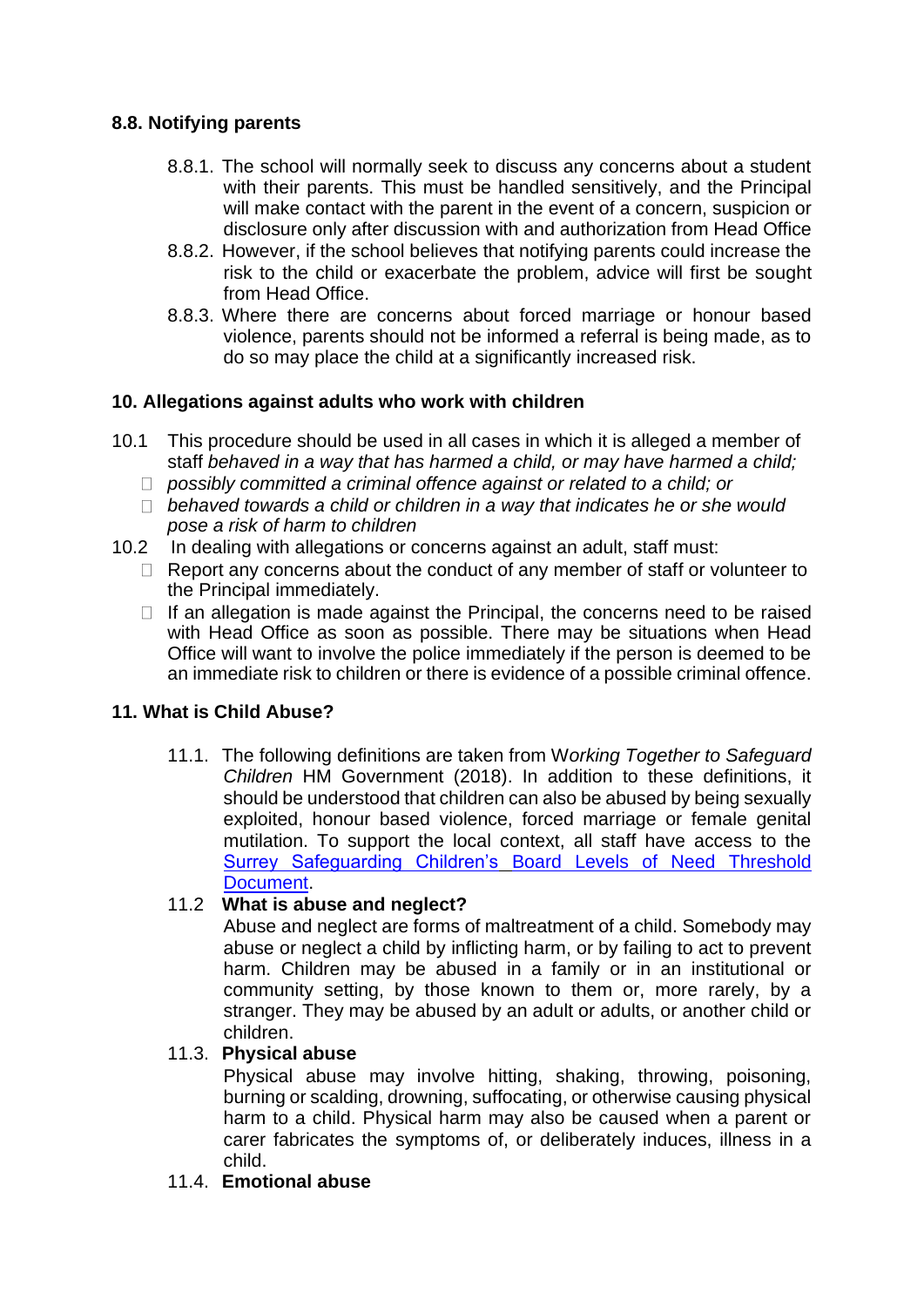The persistent emotional maltreatment of a child such as to cause severe and persistent adverse effects on the child's emotional development. It may involve conveying to a child that they are worthless or unloved, inadequate, or valued only insofar as they meet the needs of another person. It may include not giving the child opportunities to express their views, deliberately silencing them or 'making fun' of what they say or how they communicate. It may feature age or developmentally inappropriate expectations being imposed on children. These may include interactions that are beyond a child's developmental capability, as well as overprotection and limitation of exploration and learning, or preventing the child participating in normal social interaction. It may involve seeing or hearing the ill-treatment of another. It may involve serious bullying (including cyber bullying), causing children frequently to feel frightened or in danger, or the exploitation or

corruption of children. Some level of emotional abuse is involved in all types of maltreatment of a child, although it may occur in isolation.

## 11.5. **Sexual abuse**

Involves forcing or enticing a child or young person to take part in sexual activities, not necessarily involving a high level of violence, whether or not the child is aware of what is happening.

The activities may involve physical contact, including assault by penetration (for example, rape or oral sex) or non-penetrative acts such as masturbation, kissing, rubbing and touching outside of clothing. They may also include noncontact activities, such as involving children in looking at, or in the production of, sexual images, watching sexual activities, encouraging children to behave in sexually inappropriate ways, or grooming a child in preparation for abuse (including online).

Sexual abuse is not solely perpetrated by adult males. Women can also commit acts of sexual abuse, as can other children.

## **12. Indicators of Abuse – Emotional Abuse**

13.1. Most harm is produced in *low warmth, high criticism* homes, not from single incidents.

- 13.2. Emotional abuse is difficult to define, identify/recognise and/or prove.
- 13.3. Emotional abuse is chronic and cumulative and has a long-term impact.
- 13.4. All kinds of abuse and neglect have emotional effects, although emotional abuse can occur by itself.
- 13.5. Children can be harmed by witnessing someone harming another person – as in domestic abuse.
- 13.6. It is sometimes possible to spot emotionally abusive behavior from parents and carers to their children, by the way that the adults are speaking to, or behaving towards children. An appropriate challenge or intervention could affect positive change and prevent more intensive work being carried out later on.

#### 13.7. **Indicators of emotional abuse**

#### 13.7.1. Developmental issues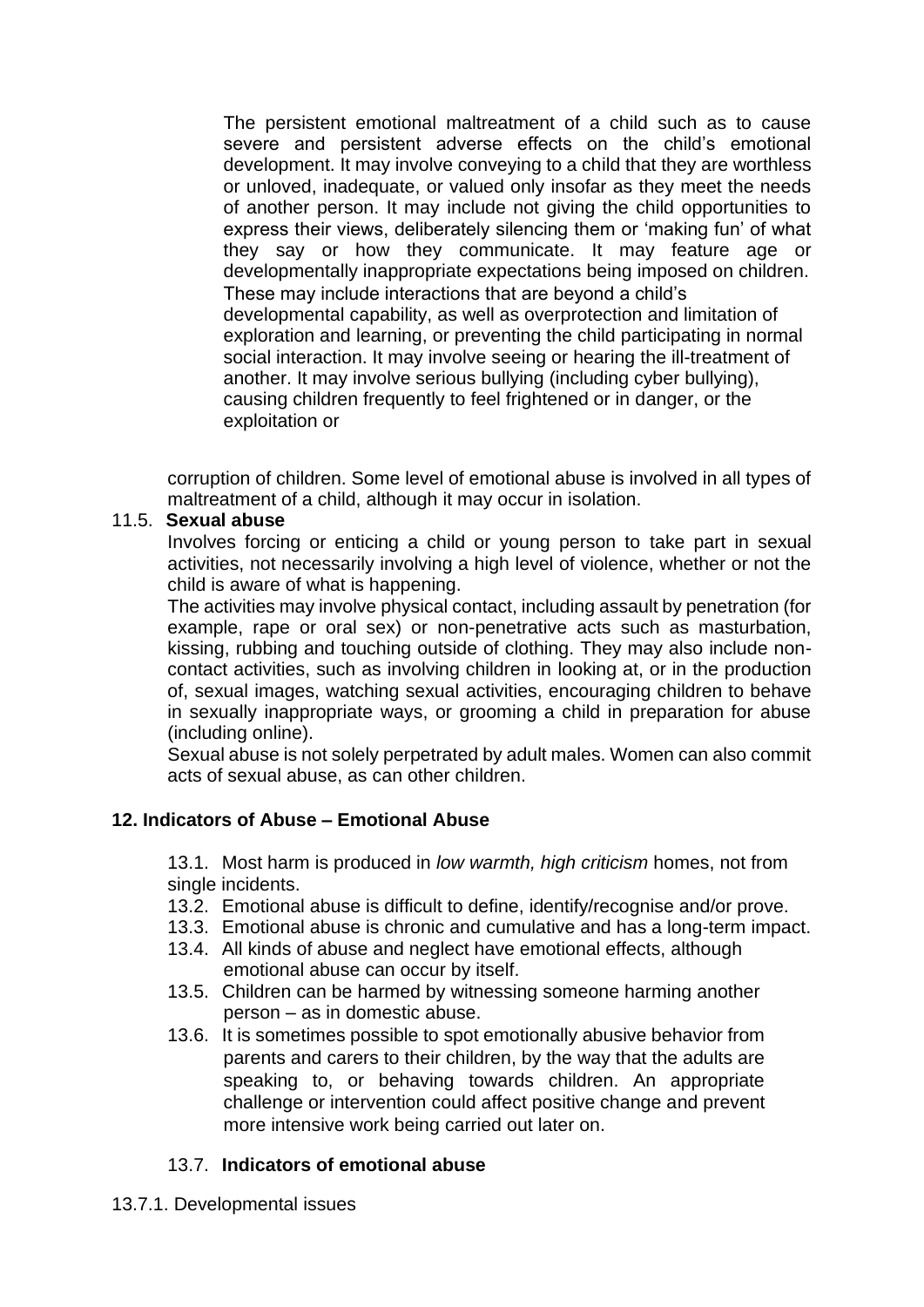- $\Box$  Delays in physical, mental and emotional development
- D Poor school performance
- □ Speech disorders, particularly sudden disorders or changes.

### 13.7.2 Behaviour

- $\Box$  Acceptance of punishment which appears excessive
- □ Over-reaction to mistakes
- $\Box$  Continual self-deprecation (I'm stupid, ugly, worthless etc)
- $\Box$  Neurotic behaviour (such as rocking, hair-twisting, thumb-sucking)
- □ Self-mutilation
- $\Box$  Suicide attempts
- Drug/solvent abuse
- $\Box$  Running away
- $\Box$  Compulsive stealing, scavenging
- □ Acting out
- $\Box$  Poor trust in significant adults
- $\Box$  Regressive behaviour e.g., wetting
- $\Box$  Eating disorders
- Destructive tendencies
- $\Box$  Neurotic behaviour
- □ Arriving early at school, leaving late
- 13.7.3 Social issues
	- □ Withdrawal from physical contact
	- □ Withdrawal from social interaction
	- Over-compliant behaviour
	- $\Box$  Insecure, clinging behaviour
	- D Poor social relationships

## 13.7.4 Emotional responses

- $\Box$  Extreme fear of new situations
- $\Box$  Inappropriate emotional responses to painful situations ("I deserve this")
- $\Box$  Fear of parents being contacted
- Self-disgust
- □ Low self-esteem
- $\Box$  Unusually fearful with adults
- □ Lack of concentration, restlessness, aimlessness
- $\Box$  Extremes of passivity or aggression

#### **14. Indicators of Abuse – Physical Abuse**

- 14.1 Most children collect cuts and bruises quite routinely as part of the rough and tumble of daily life. Clearly, it is not necessary to be concerned about most of these minor injuries. But accidental injuries normally occur on the *bony prominences* – e.g. knees, shins.
- 14.2. Injuries on the *soft* areas of the body are more likely to be inflicted intentionally and should therefore make us more alert to other concerning factors that may be present.

A body map can assist in the clear recording and reporting of physical abuse. The body map should only be used to record observed injuries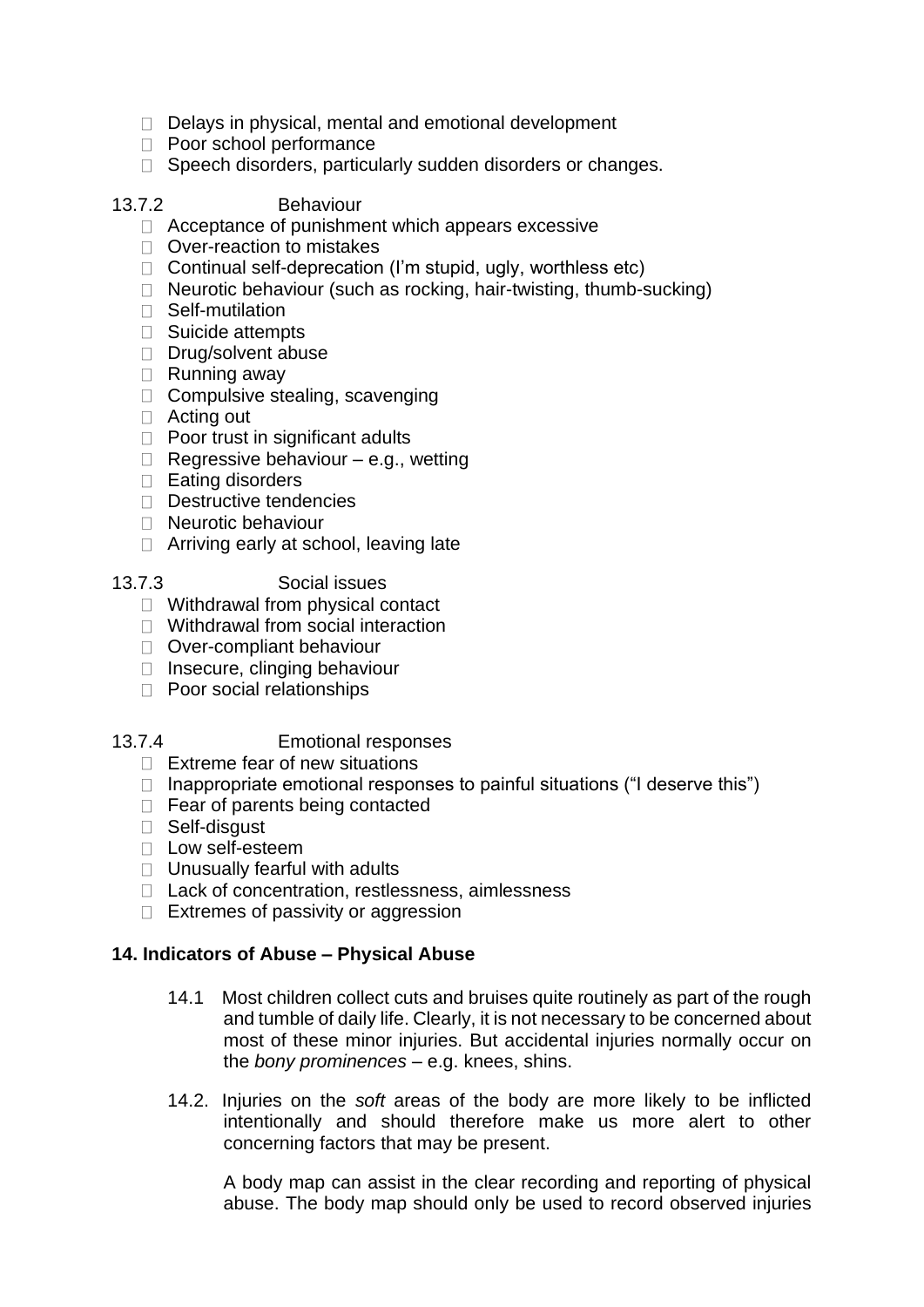and no child should be asked to remove clothing by a member of staff of the school.

### 14.3. **Indicators of physical abuse / factors that should increase concern**

- $\Box$  Multiple bruising or bruises and scratches (especially on the head and face)
- $\Box$  Clusters of bruises e.g., fingertip bruising (caused by being grasped)
- $\Box$  Bruises around the neck and behind the ears the most common abusive injuries are to the head
- $\Box$  Bruises on the back, chest, buttocks, or on the inside of the thighs
- $\Box$  Marks indicating injury by an instrument e.g., linear bruising (stick), parallel bruising (belt), marks of a buckle
- □ Bite marks
- $\Box$  Deliberate burning may also be indicated by the pattern of an instrument or object – e.g., electric fire, cooker, cigarette
- Scalds with upward splash marks or *tide marks*
- $\Box$  Untreated injuries
- $\Box$  Recurrent injuries or burns
- Bald patches.
	- 14.4. In the context of the school, it is normal to ask about a noticeable injury. The response to such an enquiry is generally light-hearted and detailed. So, most of all, concern should be increased when:
- $\Box$  the explanation given does not match the injury
- $\Box$  the explanation uses words or phrases that do not match the vocabulary of the child (adults words)
- $\Box$  no explanation is forthcoming
- $\Box$  the child (or the parent/carer) is secretive or evasive
- $\Box$  the injury is accompanied by allegations of abuse or assault
- 14.5. You should be concerned if a child:
	- $\Box$  is reluctant to have parents/carers contacted
	- $\Box$  runs away or shows fear of going home
	- $\Box$  is aggressive towards themselves or others
	- $\Box$  flinches when approached or touched
	- $\Box$  is reluctant to undress to change clothing for sport
	- □ wears long sleeves during hot weather
	- $\Box$  is unnaturally compliant in the presence of parents/carers.
	- $\Box$  has a fear of medical help or attention
	- $\Box$  admits to a punishment that appears excessive.

## **15. INDICATORS OF ABUSE – Sexual Abuse**

- 15.1. Sexual abuse is often perpetrated by people who are known and trusted by the child – e.g., relatives, family friends, neighbours, babysitters, and people working with the child in school, faith settings, clubs or activities. Children can also be subject to child sexual exploitation.
- 15.2. Sexual exploitation is seen as a separate category of sexual abuse.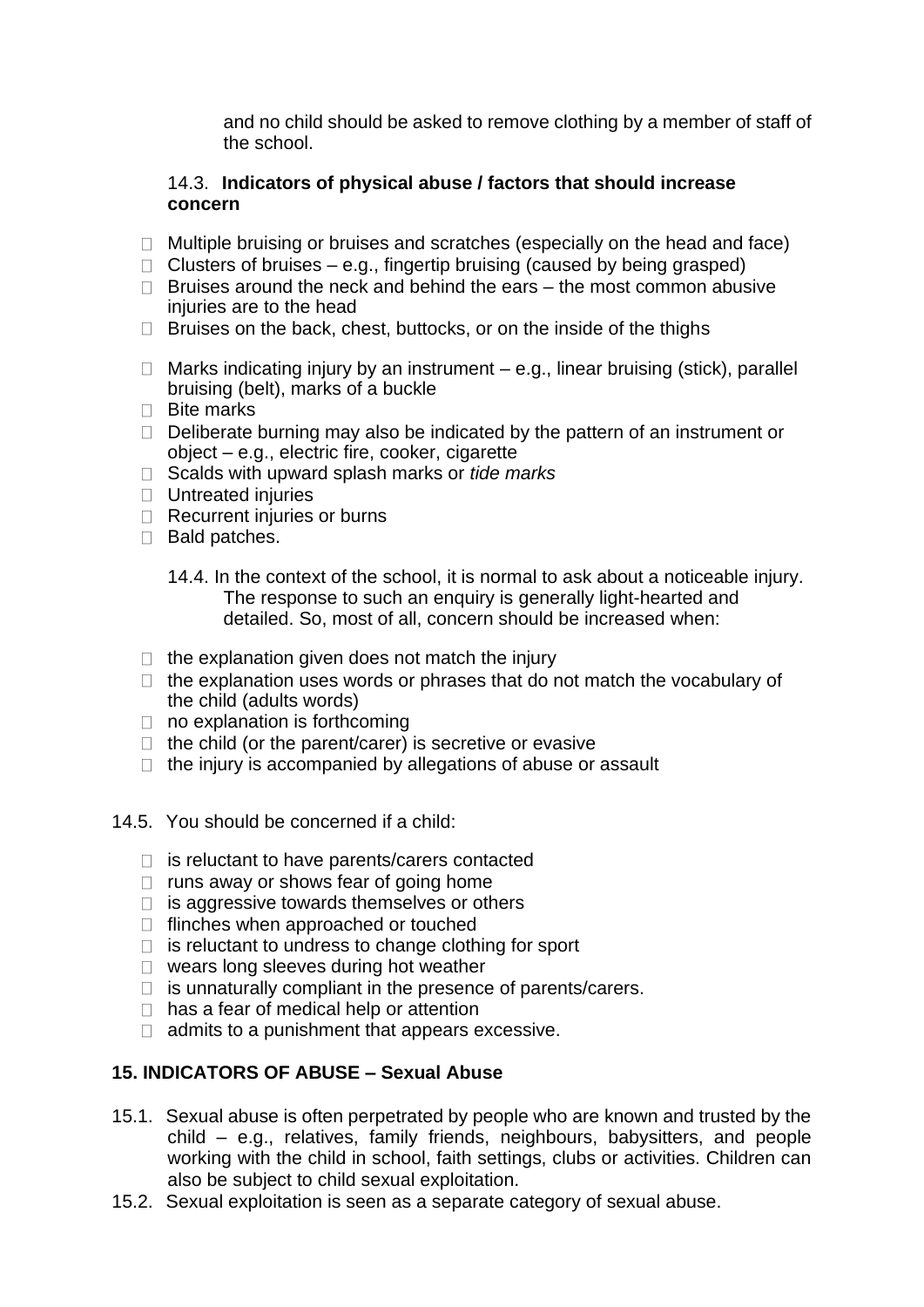- 15.3. Characteristics of child sexual abuse:
	- $\Box$  it is often planned and systematic people do not sexually abuse children by accident, though sexual abuse can be opportunistic
	- $\Box$  grooming the child people who abuse children take care to choose a vulnerable child and often spend time making them dependent (this may occur online)
	- $\Box$  grooming the child's environment abusers try to ensure that potential adult protectors (parents and other carers especially) are not suspicious of their motives.

15.4. Most people who sexually abuse children are men, but some women sexually abuse too.

## 15.5. **Indicators of sexual abuse**

15.5.1. Physical observations:

- $\Box$  Damage to genitalia, anus or mouth
- □ Sexually transmitted diseases
- $\Box$  Unexpected pregnancy, especially in very young girls
- $\Box$  Soreness in genital area, anus or mouth and other medical problems such as chronic itching
- $\Box$  Unexplained recurrent urinary tract infections and discharges or abdominal pain

15.5.2. Behavioural observations:

- $\Box$  Sexual knowledge inappropriate for age
- $\Box$  Sexualised behaviour or affection inappropriate for age
- □ Sexually inappropriate behaviour
- $\Box$  Hinting at sexual activity
- $\Box$  Inexplicable decline in education progress
- $\Box$  Depression or other sudden apparent changes in personality as becoming insecure
- □ Lack of concentration, restlessness, aimlessness
- $\Box$  Socially isolated or withdrawn
- D Overly-compliant behaviour
- □ Acting out, aggressive behaviour
- $\Box$  Poor trust or fear concerning significant adults
- Regressive behaviour,
- $\Box$  Onset of wetting, by day or night; nightmares
- $\Box$  Arriving early at school, leaving late, running away from home
- $\Box$  Suicide attempts, self-mutilation,
- $\Box$  Suddenly drawing sexually explicit pictures
- $\Box$  Eating disorders or sudden loss of appetite or compulsive eating
- $\Box$  Regressing to younger behaviour patterns such as thumb sucking or bringing out discarded cuddly toys
- $\Box$  Become worried about clothing being removed
- $\Box$  Trying to be 'ultra-good' or perfect; overreacting to criticism.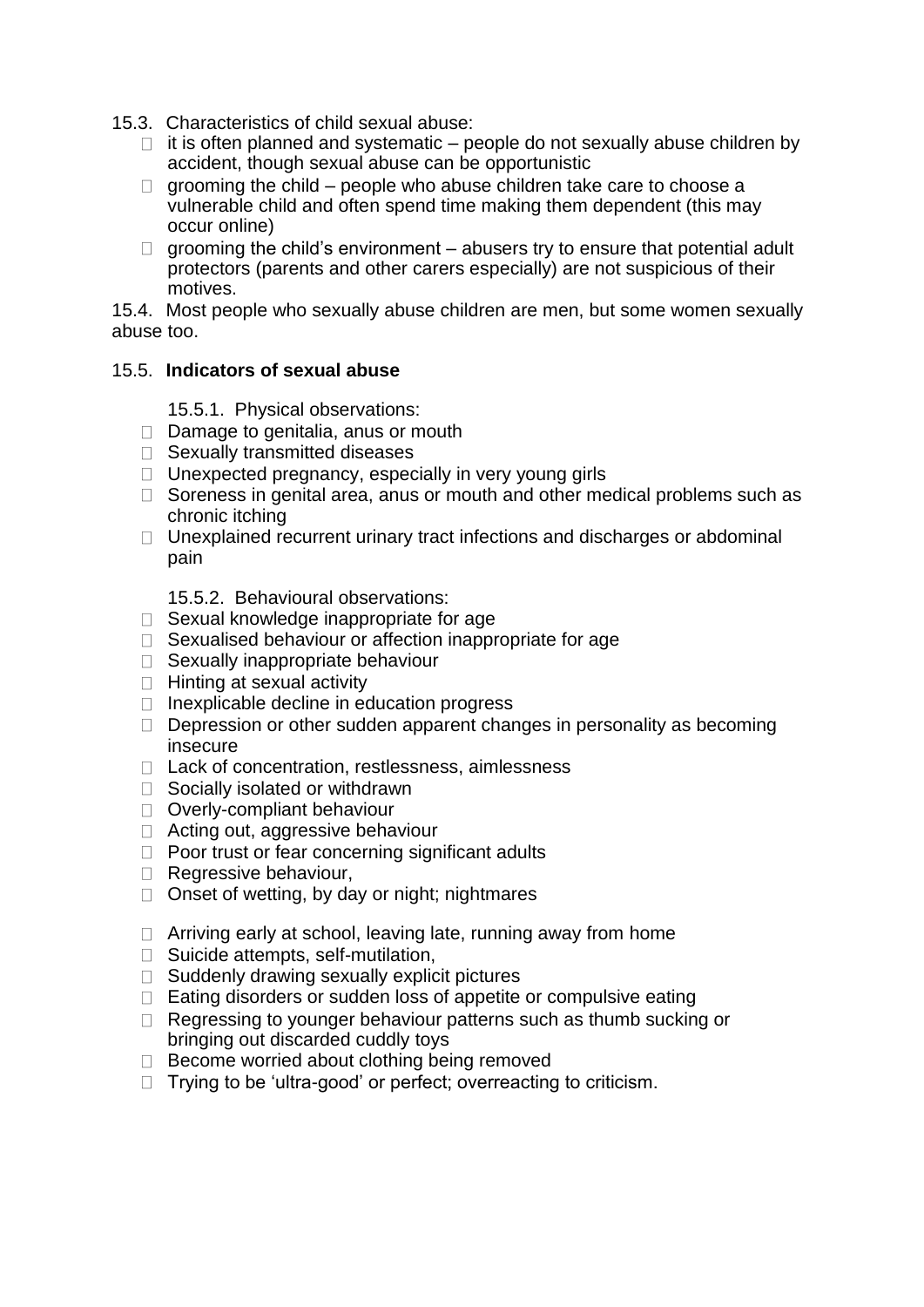# **16. Peer on Peer Abuse**

| 16.1   |                                                                                                                                                              |
|--------|--------------------------------------------------------------------------------------------------------------------------------------------------------------|
|        | An allegation may be of such a serious nature, that<br>they may raise safeguarding concerns. BSOR recognises that children<br>are                            |
|        | capable of abusing their peers. It will not be passed off as 'banter' or<br>part of growing                                                                  |
|        | up'. The forms of peer on peer abuse are outlined below.<br>Domestic abuse – an incident or pattern of actual or threatened acts of                          |
| 16.2   | physical,                                                                                                                                                    |
|        | sexual, financial and/or emotional abuse, perpetrated by an adolescent<br>against a                                                                          |
| 16.3   | current or former dating partner regardless of gender or sexuality.<br>Child Sexual Exploitation – children under the age of 18 may be<br>sexually abused in |
|        | the context of exploitative relationships, contexts and situations by<br>peers who are                                                                       |
|        | also under 18.                                                                                                                                               |
|        | Harmful Sexual Behaviour - Children and young people presenting<br>with sexual                                                                               |
|        | behaviours that are outside of developmentally 'normative' parameters<br>and harmful to                                                                      |
|        | themselves and others.                                                                                                                                       |
|        | Serious Youth Violence – Any offence of most serious violence or                                                                                             |
| 16.4   | weapon enabled<br>crime, where the victim is aged 1-19' i.e. murder, manslaughter, rape,                                                                     |
|        | wounding with<br>intent and causing grievous bodily harm. 'Youth violence' is defined in                                                                     |
|        | the same way,                                                                                                                                                |
|        | but also includes assault with injury offences.                                                                                                              |
|        | The term peer-on-peer abuse can refer to all of these definitions and a                                                                                      |
| 16.5   | child may<br>experience one or multiple facets of abuse at any one time. Therefore,<br>our response                                                          |
|        | will cut across these definitions and capture the complex web of their                                                                                       |
|        | experiences.                                                                                                                                                 |
| 16.6   | There are also different gender issues that can be prevalent when<br>dealing with peer                                                                       |
|        | on peer abuse (i.e. girls being sexually touched/assaulted or boys                                                                                           |
|        | being subjected to<br>initiation/hazing type violence).                                                                                                      |
| 16.7   | BSOR aims to reduce the likelihood of peer on peer abuse through:                                                                                            |
| 16.7.1 | the established ethos of respect, friendship, courtesy and kindness<br>high expectations of behaviour                                                        |
| 16.7.2 | clear consequences for unacceptable behaviour                                                                                                                |
|        | providing a developmentally appropriate PSHE curriculum which                                                                                                |
| 16.7.3 | develops students'                                                                                                                                           |
|        | understanding of healthy relationships, acceptable behaviour, consent                                                                                        |
|        | and keeping<br>themselves safe                                                                                                                               |
| 16.7.4 | systems for any student to raise concerns with staff, knowing that they<br>will be listened                                                                  |
|        | to, valued and believed                                                                                                                                      |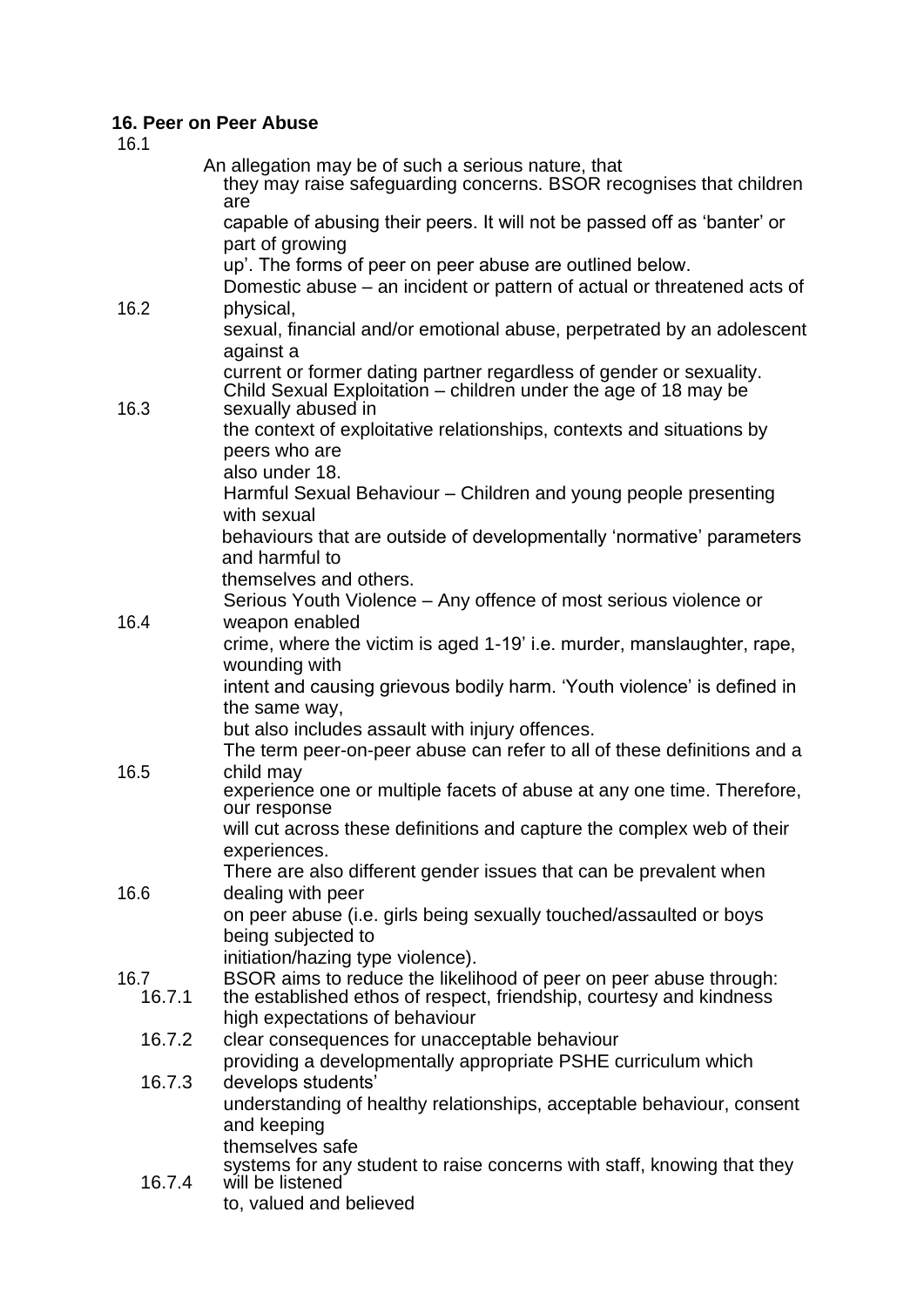| 16.7.5 | robust risk assessments and providing targeted work for students<br>identified as being                                                       |
|--------|-----------------------------------------------------------------------------------------------------------------------------------------------|
|        | a potential risk to other students and those identified as being at risk<br>Research indicates that young people rarely disclose peer on peer |
| 16.7.6 | abuse and that if                                                                                                                             |
|        | They do, it is likely to be to their friends. Therefore, BSOR will also<br>educate                                                            |
|        | students on how to support their friends if they are concerned about<br>them, that they                                                       |
|        | should talk to a trusted adult in the school and what services they can<br>contact for                                                        |
|        | further advice                                                                                                                                |
|        | Any concerns, disclosures or allegations of peer on peer abuse in any                                                                         |
| 16.7.7 | form should be                                                                                                                                |
|        | referred to the PRINCIPAL using BSOR child protection procedures as<br>set out in                                                             |
|        | this policy. Where a concern regarding peer on peer abuse has been<br>disclosed                                                               |
|        | to the PRINCIPAL(s), advice and guidance will be sought from                                                                                  |
|        | Children Social Care and where it is clear a crime has been                                                                                   |
|        | committed or there is a risk of crime being committed, the Police<br>will be contacted                                                        |
| 16.7.8 | If a student's behaviour negatively impacts on the safety and welfare                                                                         |
|        | of other students then safeguards will be put in place to promote the<br>well-being of the students affected and the victim and perpetrator   |

## **Sexual Violence and Sexual Harassment between Children in Schools Peer on Peer Abuse Policy**

## **Context**

Sexual violence and sexual harassment can occur between two children of any age and sex. It can also occur through a group of children sexually assaulting or sexually harassing a single child or group of children.

will be provided with support.

Children who are victims of sexual violence and sexual harassment will likely find the experience stressful and distressing. This will, in all likelihood, adversely affect their education attainment as well as their emotional well-being. Sexual violence and sexual harassment exist on a continuum and may overlap; they can occur online and offline (both physically and verbally) and are never acceptable. It is important that all victims are taken seriously and offered appropriate support.

Reports of sexual violence and sexual harassment are extremely complex to manage. It is essential that victims are protected, offered appropriate support and every effort is made to ensure their education is not disrupted. It is also important that other children, adult students BSOR staff are supported and protected as appropriate.

 $\Box$  The victim and the alleged perpetrator sharing classes and space at BSOR.

#### **Action: The PRINCIPAL will consider:**

 $\Box$  The wishes of the victim.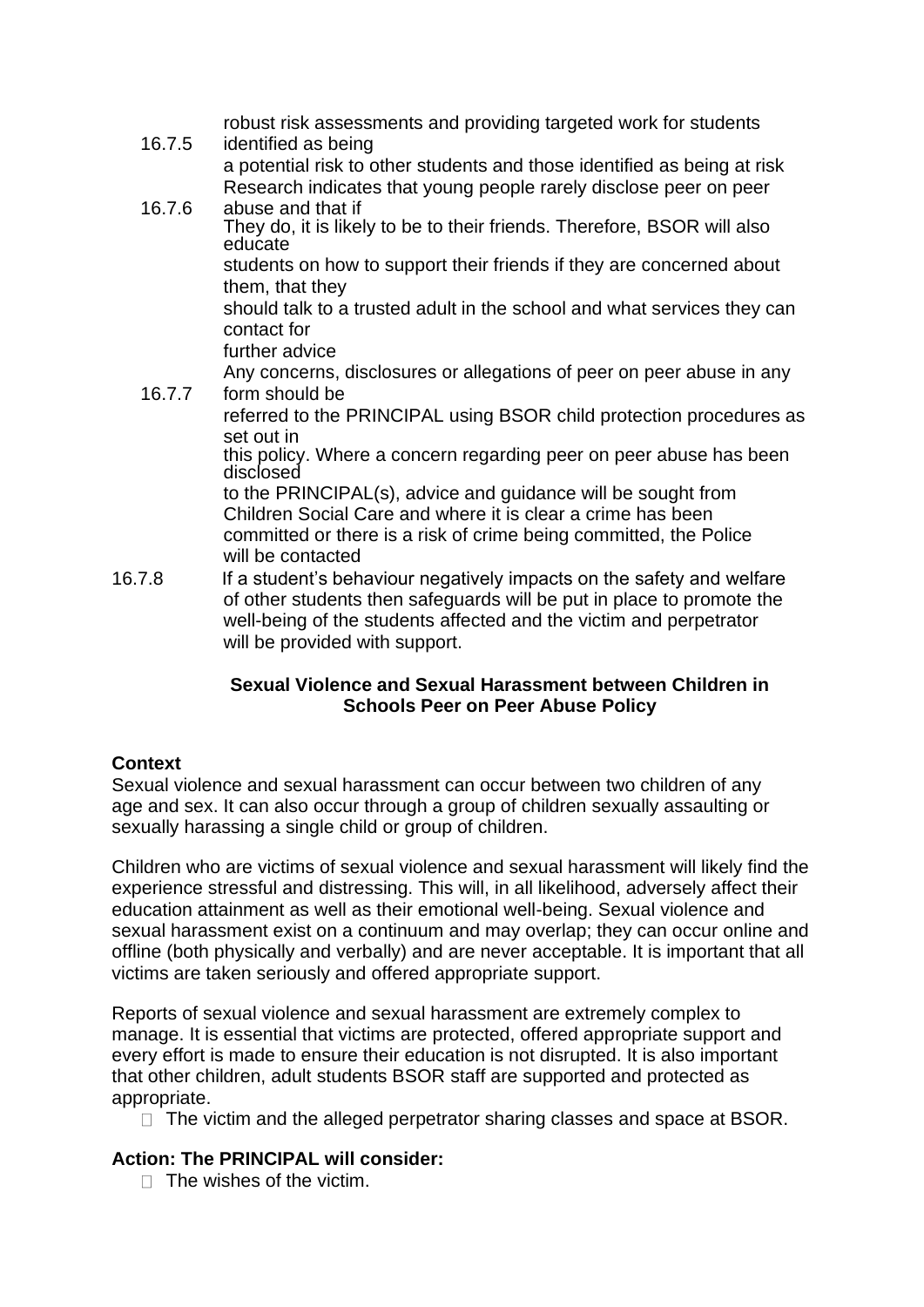- $\Box$  The nature of the incident including whether a crime has been committed and the harm caused.
- $\Box$  Ages of the children involved.
- $\Box$  Developmental stages of the children.
- $\Box$  Any power imbalance between the children.
- Any previous incidents.
- □ Ongoing risks.
- □ Other related issues or wider context.

#### **Options: The PRINCIPAL decision-making regarding the issue with the following possible options:**

- □ Manage internally
- □ Early Help intervention
- $\Box$  Report to the police
- $\Box$

## **Ongoing Response:**

The PRINCIPAL will manage each case individually and will ensure the risk assessment is reviewed regularly with relevant partner agencies, for example the Police and Children's Social Care. Where there is a criminal investigation into a rape, assault by penetration or sexual assault, the alleged perpetrator should be removed from any classes they share with the victim. The PRINCIPAL will consider how best to keep the victim and perpetrator a reasonable distance apart on school premises and on transport where appropriate.

Where a criminal investigation into a rape or assault by penetration leads to a conviction or caution, the school will take suitable action. In all but the most exceptional of circumstances, the rape or assault is likely to constitute a serious breach of discipline and may lead to the view that allowing the perpetrator to remain in the same school or college would seriously harm the education or welfare of the victim (and potentially themselves and other students).

Where a criminal investigation into sexual assault leads to a conviction or caution, the school or college will, if it has not already, consider any suitable sanctions in light of their behaviour policy, which may include consideration of permanent exclusion. Where the perpetrator is going to remain at the school or college, the Headteacher should continue keeping the victim and perpetrator in separate classes and continue to consider the most appropriate way to manage potential contact on school and college premises and transport. The nature of the conviction or caution and wishes of the victim will be especially important in determining how to proceed in such cases.

The victim, alleged perpetrator and any other affected children and adults will receive appropriate support and safeguards on a case-by-case basis.

#### **Physical Abuse**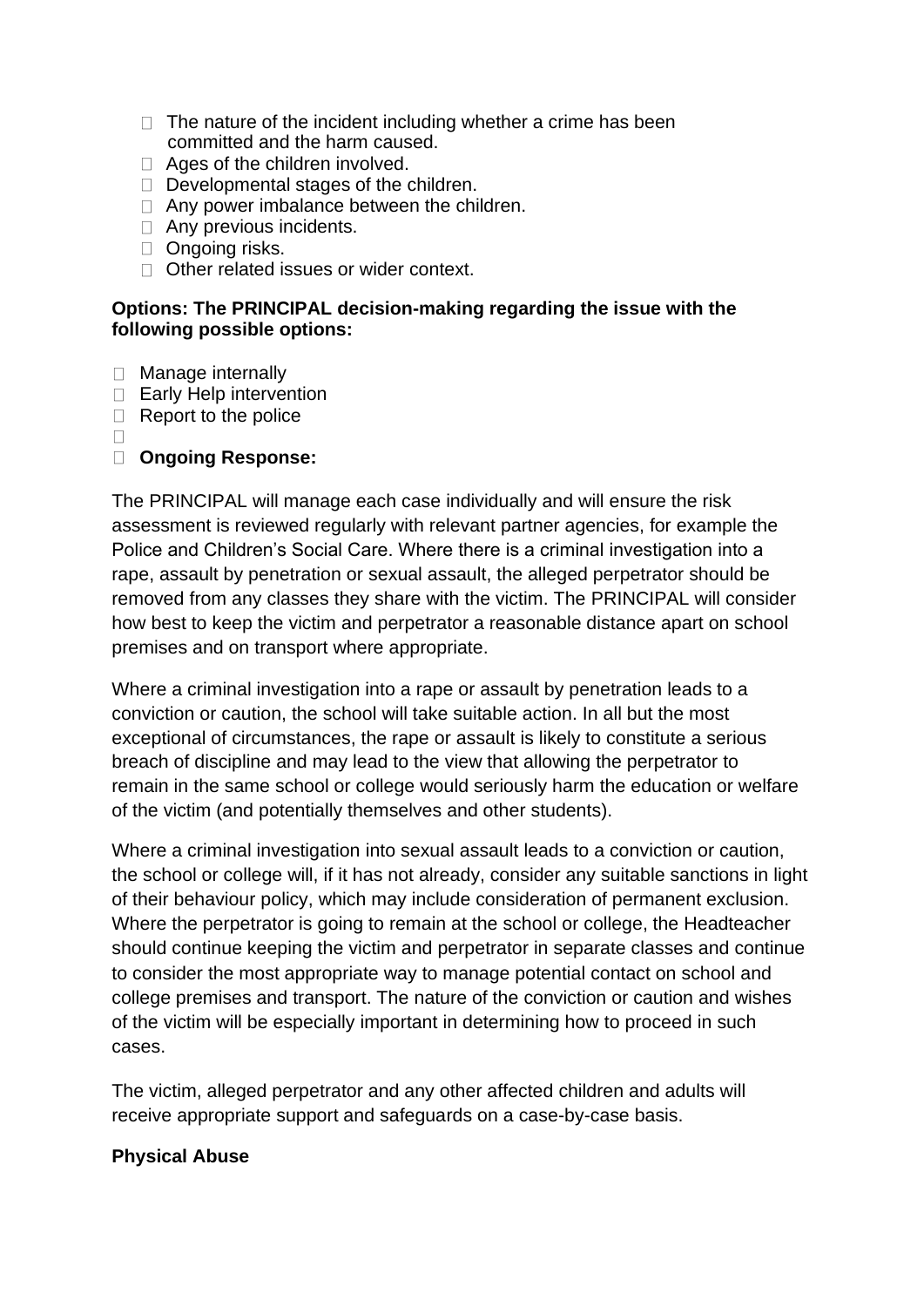While a clear focus of peer on peer abuse is around sexual abuse and harassment, physical assaults and initiation violence and rituals from students to students can also be abusive.

These are equally not tolerated, and if it is believed that a crime has been committed, will be reported to the police.

The principles from the anti-bullying policy will be applied in these cases, with recognition that any police investigation will need to take priority.

## *References:*

*[DfE Keeping Children Safe in Education 2018](https://www.gov.uk/government/publications/keeping-children-safe-in-education--2) [DfE Sexual Violence and Sexual Harassment between Children in Schools and](https://www.gov.uk/government/publications/sexual-violence-and-sexual-harassment-between-children-in-schools-and-colleges)  [Colleges May 2018](https://www.gov.uk/government/publications/sexual-violence-and-sexual-harassment-between-children-in-schools-and-colleges)*

## **17. Anti-bullying/Cyberbullying**

- 17.1 BSOR acknowledges that to allow or condone bullying may lead to consideration under child protection procedures. This includes all forms e.g. cyber, racist, homophobic and gender related bullying.
- 17.2 When there is 'reasonable cause to suspect that a child is suffering, or is likely to suffer significant harm', a bullying incident should be addressed as a Child Protection concern.

## **18. Racist Incidents**

18.1 BSOR acknowledges that repeated racist incidents or a single serious incident may lead to consideration under child protection procedures.

## **19. Radicalisation and Extremism**

- 19.1 The Prevent Duty for England and Wales (2015) under section 26 of the Counter-Terrorism and Security Act 2015 places a duty on education and other children's services to have due regard to the need to prevent people from being drawn into terrorism.
- 19 2 Extremism is defined as 'as 'vocal or active opposition to fundamental British values, including democracy, the rule of law, individual liberty and mutual respect and tolerance of different faiths and beliefs'. We also include in our definition of extremism calls for the death of members of our armed forces, whether in this country or overseas.
- 19.3 Some children are at risk of being radicalised, adopting beliefs and engaging in activities which are harmful, criminal or dangerous. This can happen both online and offline.
- 19.4 BSOR is clear that exploitation of vulnerable children and radicalisation should be viewed as a safeguarding concern, and follows the Department for Education guidance for schools and childcare providers on preventing children and young people from being drawn into terrorism.
- 19.5 BSOR seeks to protect children and young people against the messages of all violent extremism including, but not restricted to, those linked to Islamist ideology, or to Far Right/Neo Nazi/White Supremacist ideology, Irish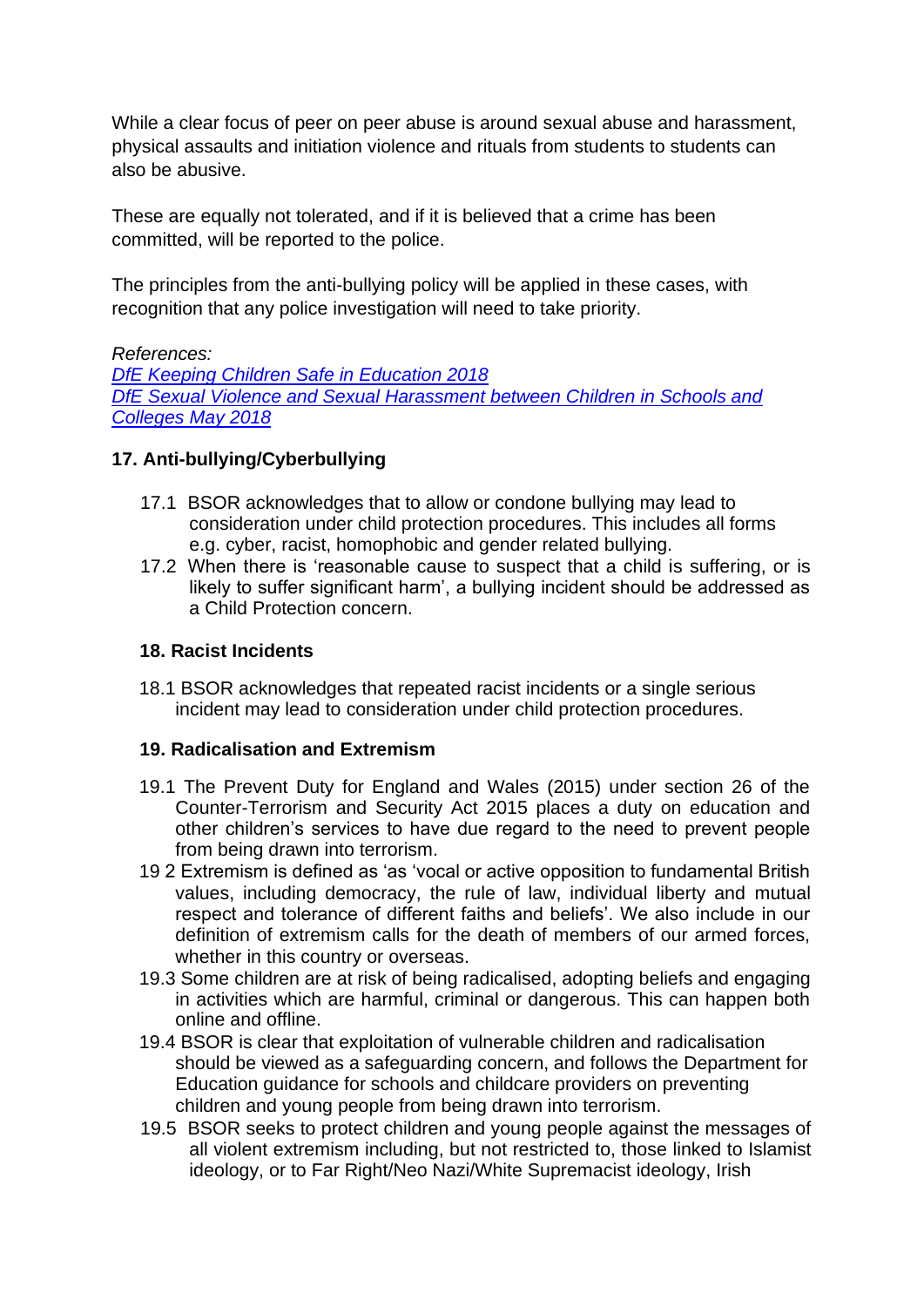Nationalist and Loyalist paramilitary groups, and extremist Animal Rights movements.

19.6 School staff receive training to help identify early signs of radicalisation and extremism.

Indicators of vulnerability to radicalisation and extremism.

- 19.7 Opportunities are provided in the curriculum to enable students to discuss issues of religion, ethnicity and culture and the school follows the DfE advice Promoting Fundamental British
- 19.8 When any member of staff has concerns that a student may be at risk of radicalisation or involvement in terrorism, they should speak with the Principal. If the matter is urgent, then Police must be contacted by dialling 999. In non-urgent cases where police advice is sought, then dial 101 and ask to speak with the Police Prevent Coordinator.

## **Indicators of vulnerability to radicalisation**

Radicalisation refers to the process by which a person comes to support terrorism and forms of extremism leading to terrorism.

Extremism is defined by the Government in the Prevent Strategy as:

Vocal or active opposition to fundamental British values, including democracy, the rule of law, individual liberty and mutual respect and tolerance of different faiths and beliefs. We also include in our definition of extremism calls for the death of members of our armed forces, whether in this country or overseas.

Extremism is defined by the Crown Prosecution Service as:

- $\Box$  The demonstration of unacceptable behaviour by using any means or medium to express views which:
- $\Box$  Encourage, justify or glorify terrorist violence in furtherance of particular beliefs;
- $\Box$  Seeking to provoke others to terrorist acts;
- $\Box$  Encouraging other serious criminal activity or seeking to provoke others to serious criminal acts; or
- $\Box$  Fostering hatred which might lead to inter-community violence in the UK.

There is no such thing as a "typical extremist": those who become involved in extremist actions come from a range of backgrounds and experiences, and most individuals, even those who hold radical views, do not become involved in violent extremist activity.

Students may become susceptible to radicalisation through a range of social, personal and environmental factors - it is known that violent extremists exploit vulnerabilities in individuals to drive a wedge between them and their families and communities. It is vital that school staff are able to recognise those vulnerabilities.

Indicators of vulnerability include:

- $\Box$  Identity Crisis the student is distanced from their cultural / religious heritage and experiences discomfort about their place in society
- $\Box$  Personal Crisis the student may be experiencing family tensions, a sense of isolation and low self-esteem, they may have dissociated from their existing friendship group and become

Involved with a new and different group of friends, or they may be searching for answers to questions about identity, faith and belonging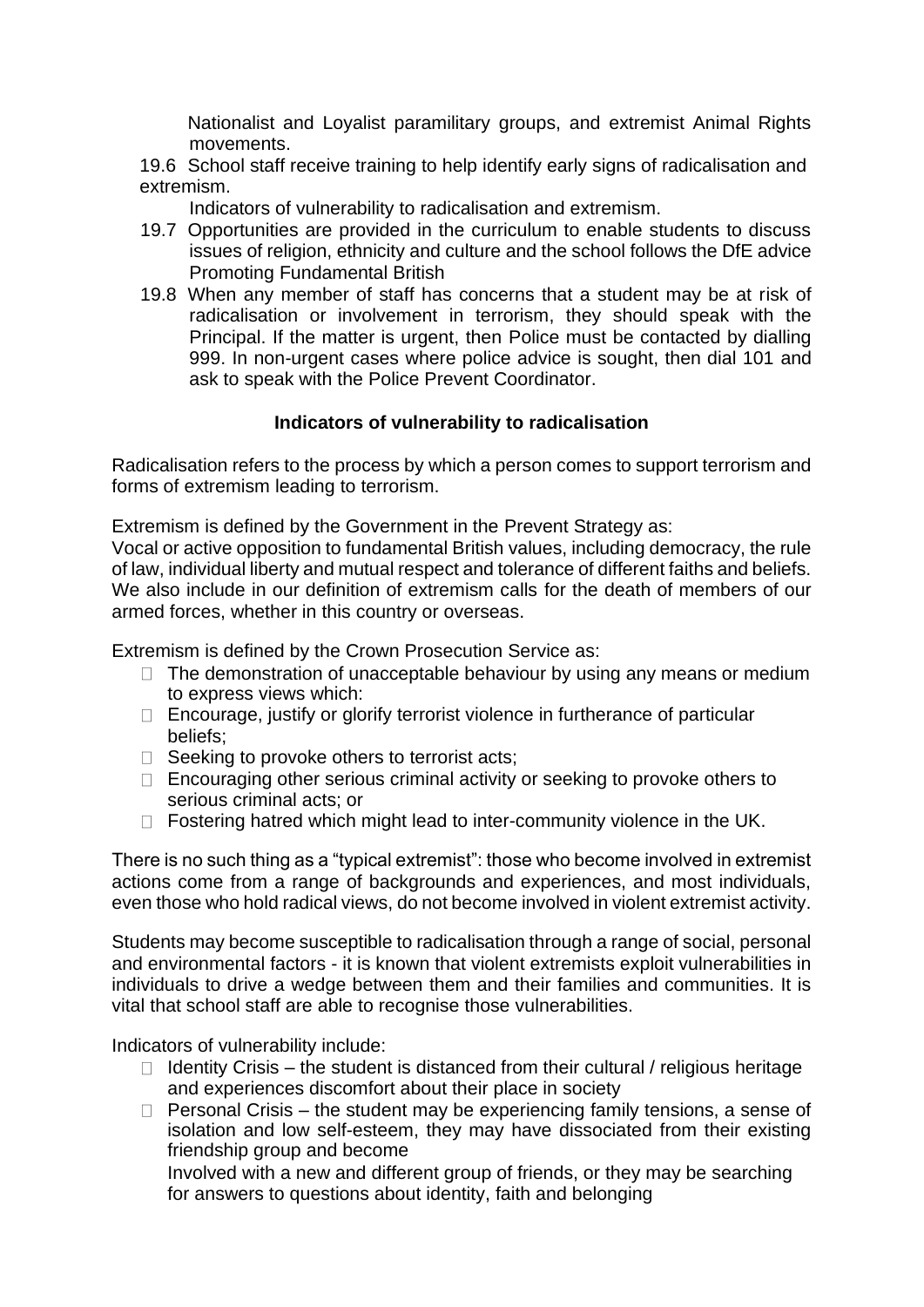- $\Box$  Personal Circumstances migration; local community tensions; and events affecting the student / pupil's country or region of origin may contribute to a sense of grievance that is triggered by personal experience of racism or discrimination or aspects of Government policy
- $\Box$  Unmet Aspirations the student / pupil may have perceptions of injustice or a feeling of failure
- $\Box$  Experiences of Criminality which may include involvement with criminal groups, imprisonment, and poor resettlement / reintegration
- $\Box$  Special Educational Needs and Disability students / pupils may experience difficulties with social interaction, empathy with others, understanding the consequences of their actions and awareness of the motivations of others

However, this list is not exhaustive, nor does it mean that all young people experiencing the above are at risk of radicalisation for the purposes of violent extremism.

More critical risk factors could include:

- $\Box$  Being in contact with extremist recruiters
- $\Box$  Accessing violent extremist websites, especially those with a social networking element
- □ Possessing or accessing violent extremist literature
- $\Box$  Using extremist narratives and a global ideology to explain personal disadvantage
- $\Box$  Justifying the use of violence to solve societal issues
- $\Box$  Joining or seeking to join extremist organisations
- $\Box$  Significant changes to appearance and / or behaviour
- $\Box$  Experiencing a high level of social isolation resulting in issues of identity crisis and / or personal crisis.

#### **21. Domestic Abuse**

- 21.1 Domestic abuse represents one quarter of all violent crime. It is actual or threatened physical, emotional, psychological or sexual abuse. It involves the use of power and control by one person over another. It occurs regardless of race, ethnicity, gender, class, sexuality, age, religion, mental or physical ability. Domestic abuse can also involve other types of abuse.
- 21.2 We use the term domestic abuse to reflect that a number of abusive and controlling behaviours are involved beyond violence. Slapping, punching, kicking, bruising, rape, ridicule, constant criticism, threats, manipulation, sleep deprivation, social isolation, and other controlling behaviours all count as abuse.
- 21.3 Living in a home where domestic abuse takes place is harmful to children and can have a serious impact on their behaviour, wellbeing and understanding of healthy, positive relationships. Children who witness domestic abuse are at risk of significant harm and staff are alert to the signs and symptoms of a child suffering or witnessing domestic abuse.

#### **22. Child Sexual Exploitation (CSE)**

22.1 Child sexual exploitation is a form of child sexual abuse which occurs where an individual or group takes advantage of an imbalance of power to coerce, manipulate or deceive a child or young person under the age of 18 into sexually activity (a) in exchange for something the victim needs or wants,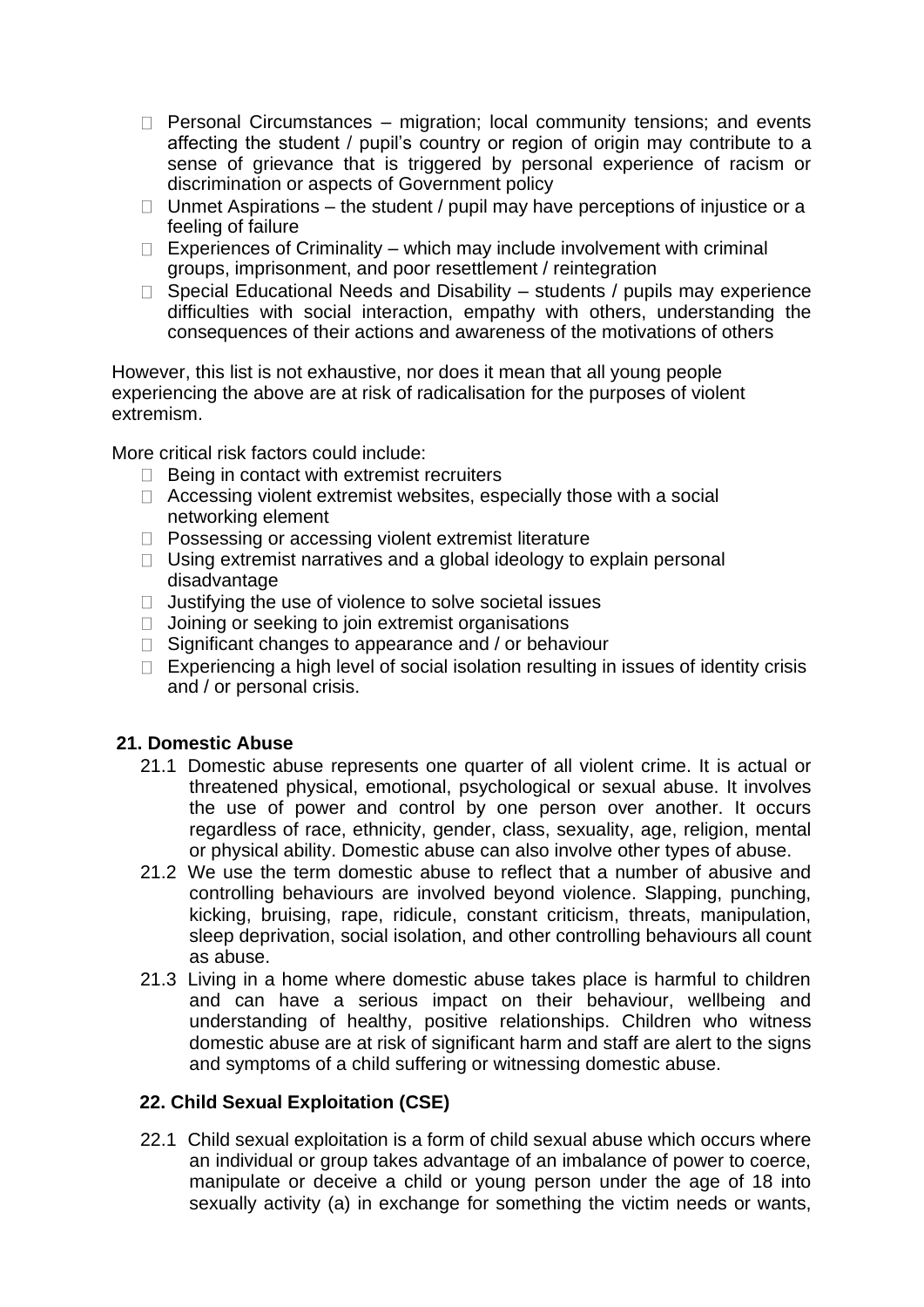and/or (b) for the financial advantage or increased status of the perpetrator or a facilitator.

- 22.2 The victim may have been sexually exploited even if the sexual activity appears consensual. Child sexual exploitation does not always involve physical contact; it can also occur through the use of technology. All staff are aware of the link between online safety and vulnerability to CSE.
- 22.3 Any concerns that a child is being or is at risk of being sexually exploited should be passed without delay to the PRINCIPAL. BSOR is aware there is a clear link between regular school absence/truanting and CSE. Staff should consider a child to be at potential CSE risk in the case of regular school absence/truanting and make reasonable enquiries with the child and parents to assess this risk.
- 22.4 The PRINCIPAL will use the Surrey Safeguarding Children's Board CSE Screening Tool alongside staff who know the child well on all occasions when there is a concern that a child is being or is at risk of being sexually exploited or where indicators have been observed that are consistent with a child who is being or who is at risk of being sexually exploited.
- 22.5 In all cases if the tool identified any level of concern (green, amber or red) the PRINCIPAL should contact their local Referral, Intervention and Assessment team and email the completed CSE Screening Tool along with a Multi-Agency Referral Form (MARF). If a child is in immediate danger the police should be called on 999.
- 22.6 BSOR is aware that a child often is not able to recognise the coercive nature of the abuse and does not see themselves as a victim. As a consequence the child may resent what they perceive as interference by staff. However, staff must act on their concerns as they would for any other type of abuse. Children also rarely self-report CSE, so staff must be particularly vigilant to potential indicators of risk.
- 22.7 BSOR includes the risks of sexual exploitation in the PHSE curriculum. Students will be informed of the grooming process and how to protect themselves from people who may potentially be intent on causing harm. They will be supported in terms of recognising and assessing risk in relation to CSE, including online, and knowing how and where to get help.

#### **23. Child Criminal Exploitation and Gangs**

- 23.1 There are a number of areas in which young people are put at risk by gang activity, both through participation in, and as victims of, gang violence which can be in relation to their peers or to a gang-involved adult in their household.
- 23.2 A child who is affected by gang activity or serious youth violence may have suffered, or may be likely to suffer, significant harm through physical, sexual and emotional abuse or neglect.
- 23.3 The risk or potential risk of harm to the child may be as a victim, a gang member or both - in relation to their peers or to a gang-involved adult in their household. Teenagers can be particularly vulnerable to recruitment into gangs and involvement in gang violence. This vulnerability may be exacerbated by risk factors in an individual's background, including violence in the family, involvement of siblings in gangs, poor educational attainment, or poverty or mental health.
- 23.4 Criminal exploitation of children is a typical feature of county lines criminal activity. Key identifying features of involvement in county lines are when children are missing, when the victim may have been trafficked for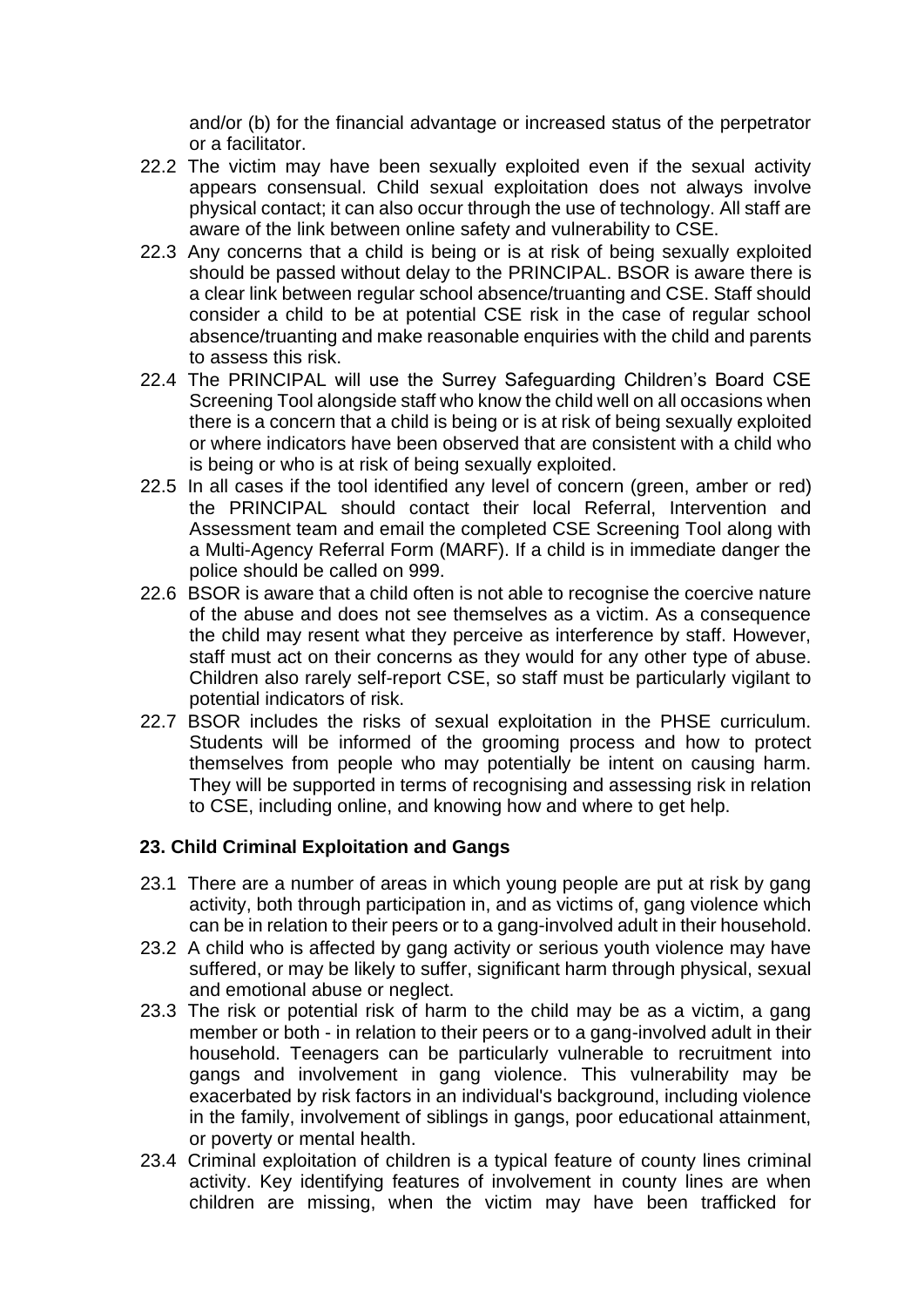transporting drugs, a referral to the National Referral Mechanism should be considered with Social Care and Police colleagues.

- 23.5 A child who is affected by gang activity, criminal exploitation or serious youth violence can be at risk of significant harm through physical, sexual and emotional abuse. Girls may be particularly at risk of sexual exploitation.
- 23.6 Any concerns that a child is being or is at risk of being criminally exploited will be passed without delay to the PRINCIPAL. The school is aware there is a clear link between regular non-attendance at school and exploitation. Staff will consider a child to be at potential risk in the case of regular nonattendance at school and make reasonable enquiries with the child and parents to assess this risk.
- 23.7 A referral to the MASH will be made when any concern of harm to a child as a consequence of gang activity including child criminal exploitation becomes known. Any member of staff who has concerns that a child may be at risk of harm should immediately inform the PRINCIPAL. The PRINCIPAL will contact the MASH. If there is concern about a child's immediate safety, the Police will be contacted on 999.

## **24. Youth Produced Sexual Imagery (Sexting)**

- 24.1 The practice of children sharing images and videos via text message, email, social media or mobile messaging apps has become commonplace. However, this online technology has also given children the opportunity to produce and distribute sexual imagery in the form of photos and videos. Such imagery involving anyone under the age of 18 is illegal.
- 24.2 Youth produced sexual imagery refers to both images and videos where:
	- 24.2.1a person under the age of 18 creates and shares sexual imagery of themselves with a peer under the age of 18.
	- 24.2.2a person under the age of 18 shares sexual imagery created by another person under the age of 18 with a peer under the age of 18 or an adult.
	- 24.2.3a person under the age if 18 is in possession of sexual imagery created by another person under the age of 18.
- 24.3 All incidents of this nature should be treated as a safeguarding concern and in line with the UKCCIS guidance 'Sexting in schools and colleges: responding to incidents and safeguarding young people'.
- 24.4 Cases where sexual imagery of people under 18 has been shared by adults and where sexual imagery of a person of any age has been shared by an adult to a child is child sexual abuse and should be responded to accordingly.
- 24.5 If a member of staff becomes aware of an incident involving youth produced sexual imagery they should follow the child protection procedures and refer to the PRINCIPAL immediately. The member of staff should confiscate the device involved and set it to flight mode or, if this is not possible, turn it off. Staff should not view, copy or print the youth produced sexual imagery.
- 24.6 The PRINCIPAL should hold an initial review meeting with appropriate school staff and subsequent interviews with the children involved (if appropriate). Parents should be informed at an early stage and involved in the process unless there is reason to believe that involving parents would put the child at risk of harm. At any point in the process, if there is concern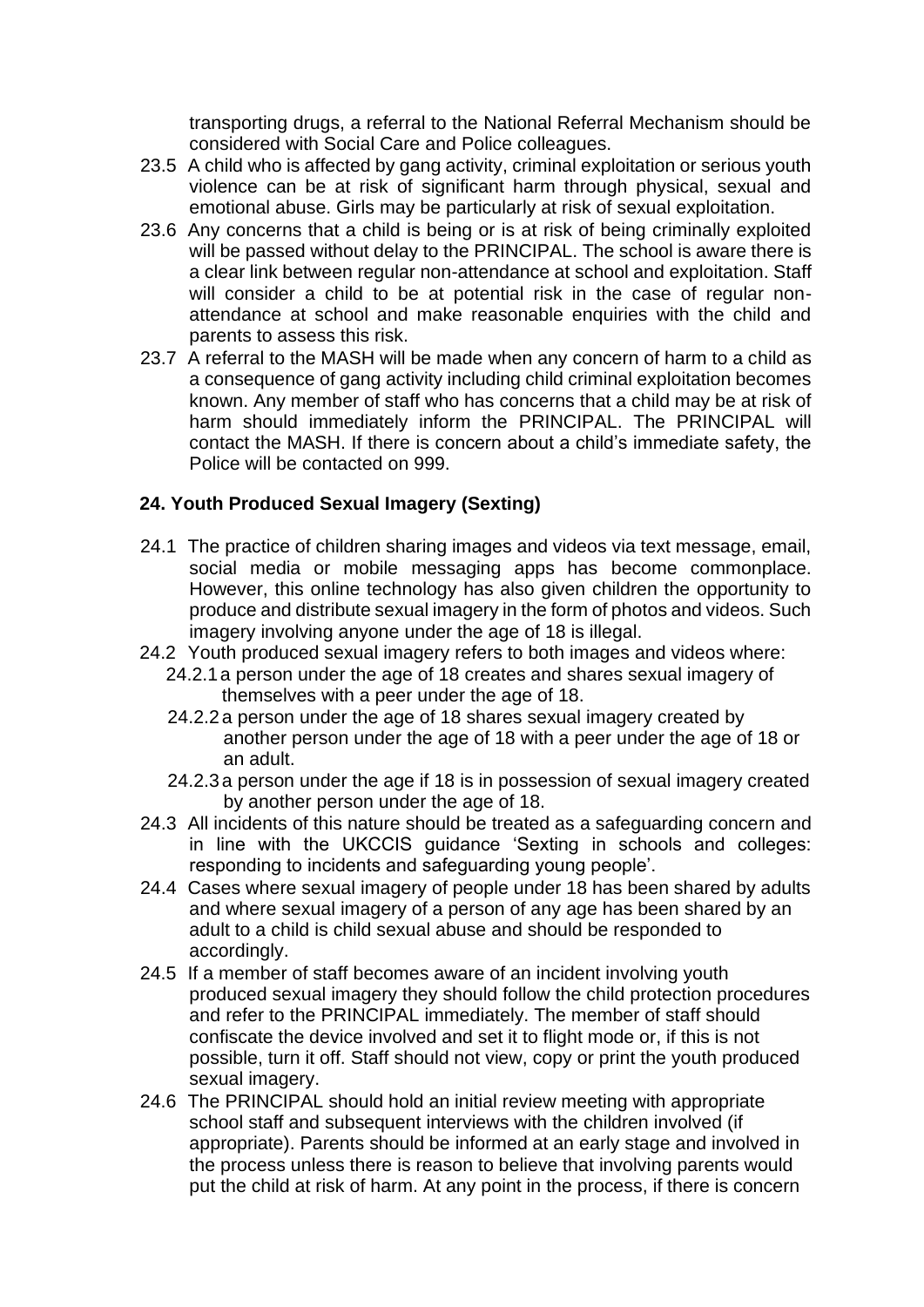a young person has been harmed or is at risk of harm a referral should be made to the Police if appropriate.

- 24.7 Immediate referral at the initial review stage should be made to Police if:
	- 24.7.1the incident involves an adult
	- 24.7.2there is good reason to believe that a young person has been coerced, blackmailed or groomed or if there are concerns about their capacity to consent (for example, owing to special education needs)
	- 24.7.3what you know about the imagery suggests the content depicts sexual acts which are unusual for the child's development stage or are violent
	- 24.7.4the imagery involves sexual acts
	- 24.7.5the imagery involves anyone aged 12 or under
	- 24.7.6there is reason to believe a child is at immediate risk of harm owing to the sharing of the imagery, for example the child is presenting as suicidal or self-harming.
- 24.8 If none of the above apply then the PRINCIPAL will use their professional judgement to assess the risk to students involved and may decide, with input from Head Office, to respond to the incident without escalation to the police.
- 24.9 In applying judgement the PRINCIPAL will consider if:

24.9.1there is a significant age difference between the sender/receiver 24.9.2there is any coercion or encouragement beyond the sender/receiver 24.9.3 the imagery was shared and received with the knowledge of the child in the imagery

- 24.9.4the child is more vulnerable,
- 24.9.5there is a significant impact on the children involved
- 24.9.6the image is of a severe or extreme nature
- 24.9.7the child involved understands consent
- 24.9.8the situation is isolated or if the image been more widely distributed
- 24.9.9there other circumstances relating to either the sender or recipient that may add cause for concern i.e. difficult home circumstances
- 24.9.10 The children have been involved in incidents relating to youth produced imagery before.
- 24.10 If any of these circumstances are present the situation will be escalated to the police Otherwise, the situation will be managed by BSOR.

## **25. Female Genital Mutilation (FGM)**

- 25.1 Female Genital Mutilation (FGM) is illegal in England and Wales under the FGM Act (2003). It is a form of child abuse and violence against women. [A mandatory](https://www.gov.uk/government/publications/mandatory-reporting-of-female-genital-mutilation-procedural-information) [reporting duty requires teachers to report 'known'](https://www.gov.uk/government/publications/mandatory-reporting-of-female-genital-mutilation-procedural-information)  [cases of FGM in under 18s, w](https://www.gov.uk/government/publications/mandatory-reporting-of-female-genital-mutilation-procedural-information)hich are identified in the course of their professional work, to the police.
- 25.2 The duty applies to all persons in BSOR who is employed or engaged to carry out 'teaching work' in the school, whether or not they have qualified teacher status. The duty applies to the individual who becomes aware of the case to make a report. It should not be transferred to the Designated Safeguarding Lead, however the PRINCIPAL should be informed.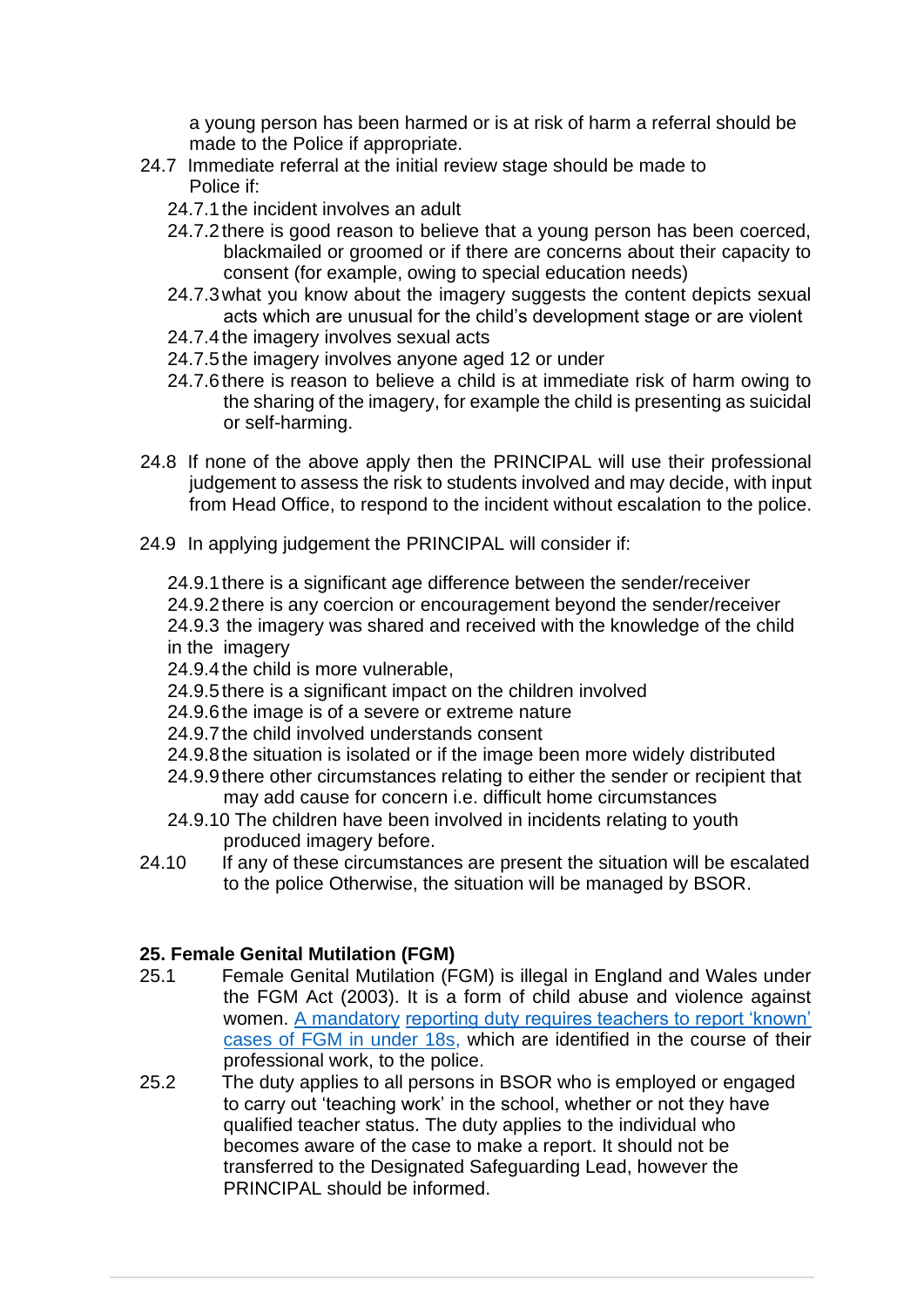- 25.3 If a teacher is informed by a girl under 18 that an act of FGM has been carried out on her or a teacher observes physical signs which appear to show that an act of FGM has been carried out on a girl under 18 and they have no reason to believe the act was necessary for the girl's physical or mental health or for purposes connected with labour or birth, the teacher should personally make a report to the police force in which the girl resides by calling 101. The report should be made by the close of the next working day.
- 25.4 School staff are trained to be aware of risk indicators of FGM which are set out in Appendix 4. Concerns about FGM outside of the mandatory reporting duty should be reported as per BSOR child protection procedures. Staff should be particularly alert to suspicions or concerns expressed by female students about going on a long holiday during the summer vacation period. There should also be consideration of potential risk to other girls in the family and practicing community.
- 25.5 Where there is a risk to life or likelihood of serious immediate harm the teacher should report the case immediately to the police, including dialling 999 if appropriate.
- 25.6 There are no circumstances in which a teacher or other member of staff should examine a girl.

## **26.Forced Marriage**

- 26.1 A forced marriage is a marriage in which one or both people do not (or in cases of people with learning disabilities cannot) consent to the marriage but are coerced into it. Coercion may include physical, psychological, financial, sexual and emotional pressure. It may also involve physical or sexual violence and abuse.
- 25.1 Forced marriage is an appalling and indefensible practice and is recognised in the UK as a form of violence against women and men, domestic/child abuse and a serious abuse of human rights. Since June 2014, forcing someone to marry has become a criminal offence in England and Wales under the Anti-Social Behaviour, Crime and Policing Act 2014.
- 25.2 A forced marriage is not the same as an arranged marriage which is common in several cultures. The families of both spouses take a leading role in arranging the marriage but the choice of whether or not to accept the arrangement remains with the prospective spouses.
- 25.3 School staff should never attempt to intervene directly as a school or through a third party. Contact should be made with the contact centre or the Forced Marriage Unit 200 7008 0151.

## **27. Honour-based Violence**

- 27.1 Honour based violence (HBV) can be described as a collection of practices, which are used to control behaviour within families or other social groups to protect perceived cultural and religious beliefs and/or honour. Such violence can occur when perpetrators perceive that a relative has shamed the family and/or community by breaking their honour code.
- 27.2 Honour based violence might be committed against people who: 27.2.1become involved with a boyfriend or girlfriend from a different culture or religion

27.2.2want to get out of an arranged marriage

27.2.3want to get out of a forced marriage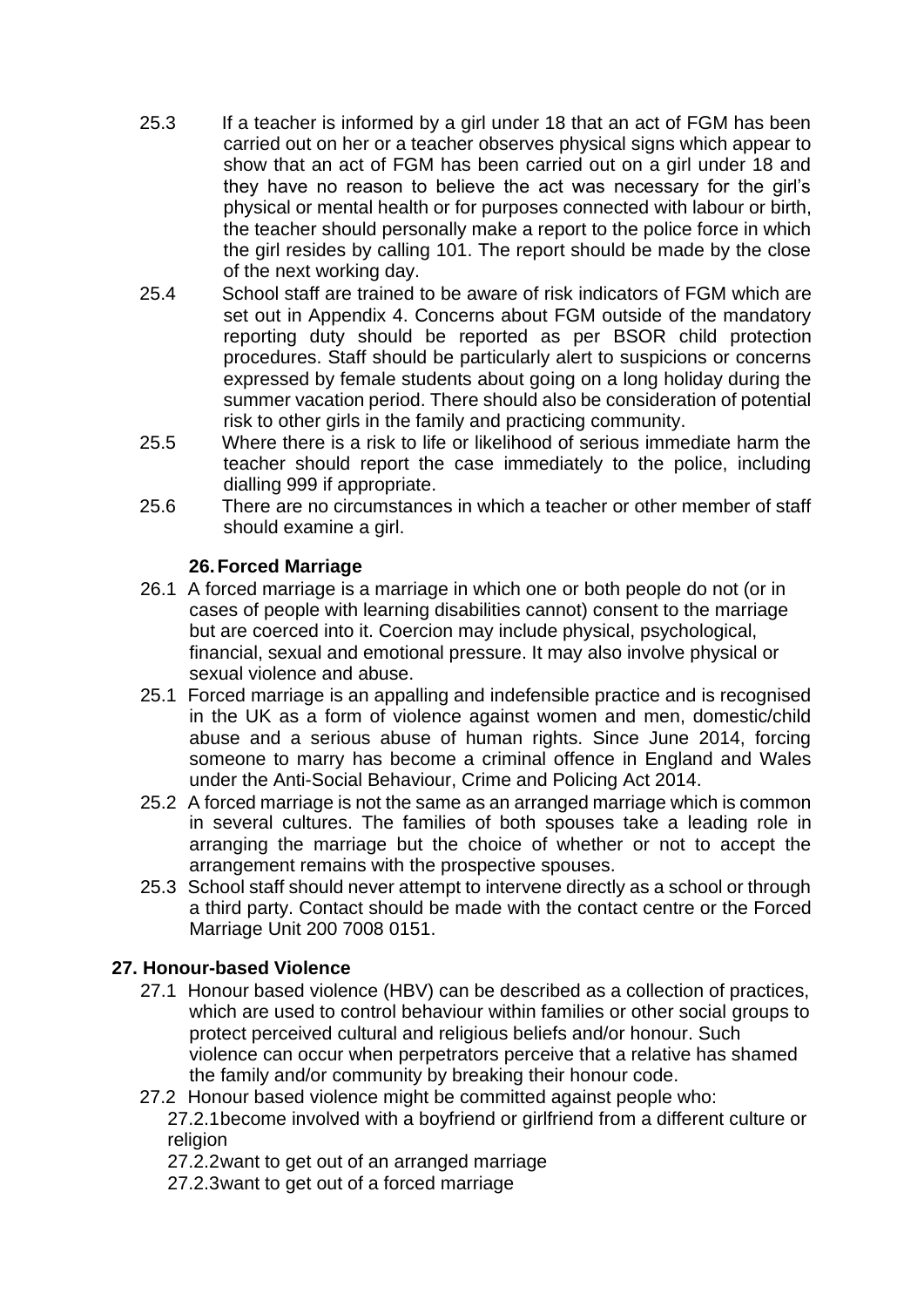- 27.2.4wear clothes or take part in activities that might not be considered traditional within a particular culture.
- 27.3 It is a violation of human rights and may be a form of domestic and/or sexual abuse. There is no honour, and there cannot be any justification for abusing the human rights of others.

## **28. One Chance Rule**

- 28.1 All staff are aware of the 'One Chance' Rule' in relation to forced marriage, FGM and HBV. Staff recognise they may only have 'one chance' to speak to a student who is a potential victim and have just one chance to save a life.
- 28.2 BSOR are aware that if the victim is not offered support following disclosure that the 'One Chance' opportunity may be lost. Therefore, all staff are aware of their responsibilities and obligations when they become aware of potential forced marriage, FGM and HBV cases.

## **29. Private Fostering Arrangements**

- 29.1 BSOR recognise that most privately fostered children remain safe and well but are aware that safeguarding concerns have been raised in some cases. Therefore, all staff are alert to possible safeguarding issues, including the possibility that the child has been trafficked into the country.
- 29.2 By law, a parent, private foster carer or other persons involved in making a private fostering arrangement must notify children's services as soon as possible. However, where a member of staff becomes aware that a student may be in a private fostering arrangement, they will raise this will the PRINCIPAL and the PRINCIPAL will notify Head Office.

## **30. Looked After Children**

30.1 The most common reason for children becoming looked after is as a result of abuse and neglect. BSOR ensures that staff have the necessary skills and understanding to keep children looked after safe. Appropriate staff have information about a child's looked after legal status and care arrangements.

## **34. Restrictive Physical Intervention**

We acknowledge that staff must only ever use physical intervention as a last resort,

when a child is or at immediate risk of harming him/herself or others, and that at all

times it must be the minimal force necessary to prevent injury to another person.

Such events should be fully recorded and signed by a witness.

Staff who are likely to need to use physical intervention will be appropriately trained in

"Positive Options" techniques.

Staff understand that physical intervention of a nature which causes injury or distress

to a child may be considered under child protection and/or disciplinary procedures.

staff have been given 'Safe Practice' guidance to ensure they are clear about their